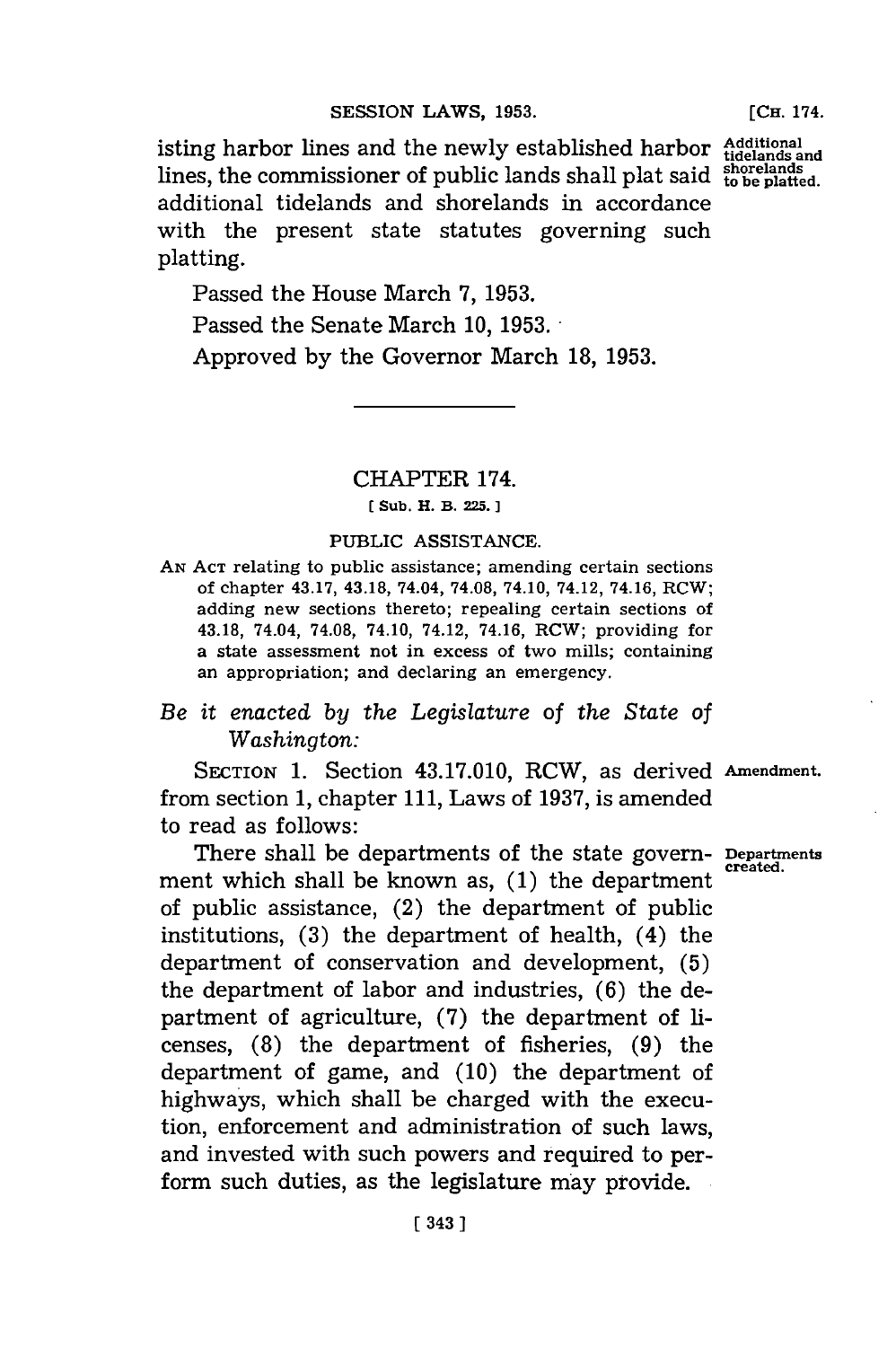**Amendment. SEC.** 2. Section 43.17.020, RCW, as derived from section **1,** chapter **111,** Laws of **1937,** is amended to read as follows:

executive<br>
officers

**Chief** There shall be a chief executive officer of each department to be known as: (1) The director of public assistance, (2) the director of public institutions, **(3)** the director of health, (4) the director of conservation and development, **(5)** the director of labor and industries, **(6)** the director of agriculture, **(7)** the director of licenses, **(8)** the director of fisheries, **(9)** the director of game, and **(10)** the director of highways.

**Appointed by** They shall be appointed **by** the governor, with the consent of the senate, and hold office at the pleasure of the governor. If a vacancy occurs while the senate is not in session, the governor shall make a temporary appointment until the next meeting of the senate, when he shall present to that body his nomination for the office.

**Amendment. SEC. 3.** Section 43.18.010, RCW, as derived from sections **3** and **5,** chapter **111,** Laws of **1937,** is amended to read as follows:

Director **The director of public assistance shall be the adassistance.** ministrative head of the department of public assistance and he shall have the power to and shall **Personnel,** employ such assistants and personnel as may be necessary for the general administration of the department: *Provided,* That such employment is in accordance with the rules and regulations of the state merit system. The director shall through and **by** means of his assistants and personnel exercise **Powers and** such powers and perform such duties as may be prescribed by the public assistance laws of this state, unless otherwise directed **by** the state public assistance committee, which shall not be contrary to the laws of this state.

**Amendment.** SEc. 4. Section **43.18.080,** RCW, as derived from sections **1** and 2, chapter **132,** Laws of **1937,** as last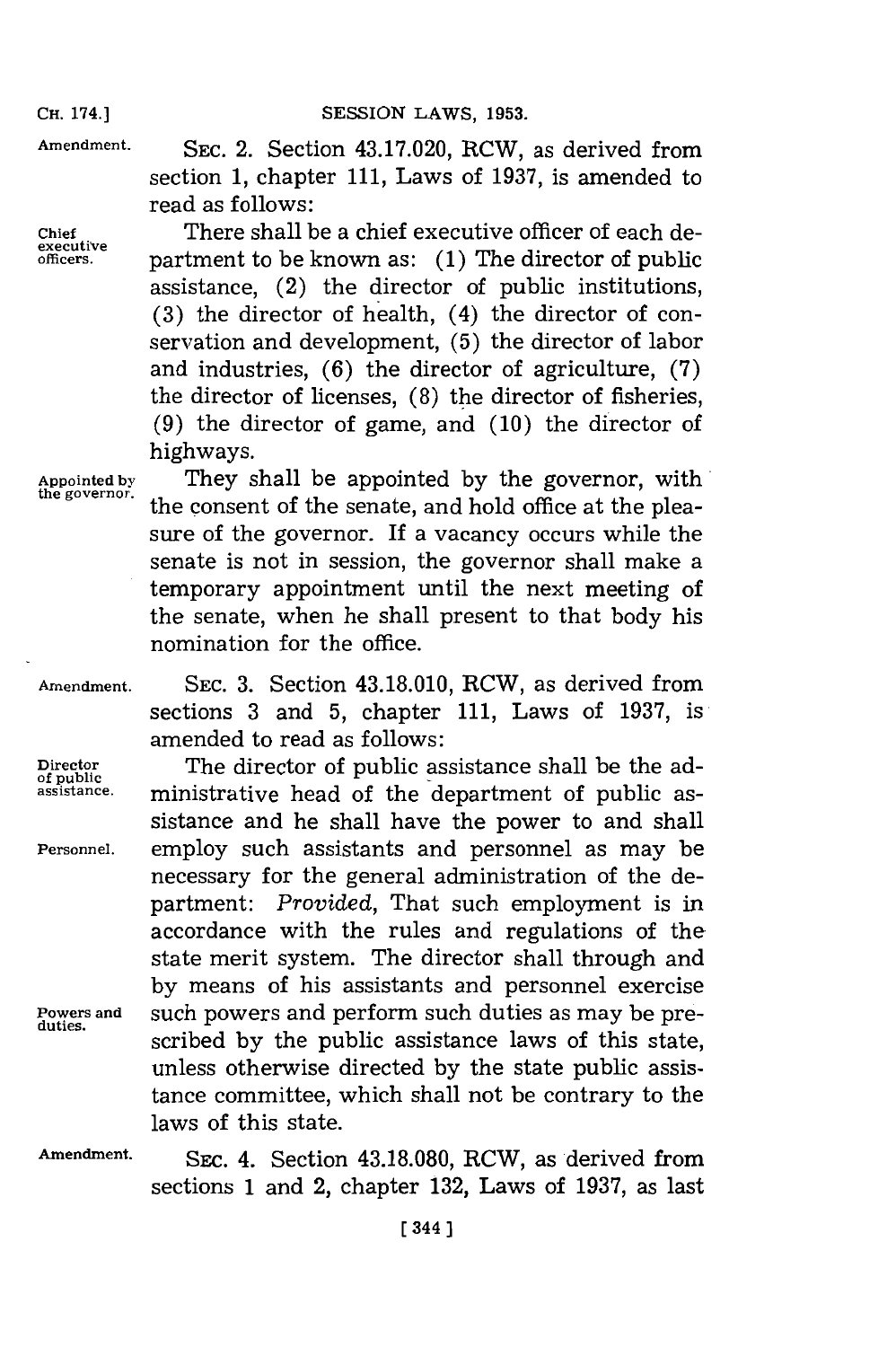amended **by** section **13,** chapter **166,** Laws of 1949, is amended to read as follows:

The personnel in the aid to the blind program Blind shall be chosen on the basis of their experience and **personnel**. qualifications in the field of work among the blind, and to the fullest extent possible shall be residents of this state at the time of their selection. In appointing and employing personnel to carry into effect the **Preference to blind** provisions of this act, the director shall give prefer- **persons.** ence under the merit system to qualified and available blind persons up to fifty percent of such personnel.

**SEC. 5.** Section **74.08.090;** RCW, as derived from **Amendment.** section **10,** chapter **6,** Laws of 1949, is amended to read as follows:

The department is hereby authorized to make **Department authorized to** rules and regulations not inconsistent with the pro- **make rules.** visions of this act to the end that this act shall be administered uniformly throughout the state, and that the spirit and purpose of this act may be complied with. The department shall have the power to **Power to** compel **compel** compel compliance with the rules and regulations **compliance.** established **by** it. Such rules and regulations shall be filed with the secretary of state thirty days before **Rules filed** their effective date, and copies shall be available for **secretary** public inspection in the office of the department and in each county office.

**SEC. 6.** Section 74.04.050, RCW, as derived from **Amendment.** section **6,** chapter **216,** Laws of **1939,** is amended to read as follows:

The department shall serve as the single state **Department** agency to administer public assistance. The depart- **state agency.** ment is hereby empowered and authorized to cooperate in the administration of such federal laws, consistent with the public assistance laws of this **Qualification for federal** state, as may be necessary to qualify for federal **funds.** funds for:

(a) **Old** age assistance;

**is responsible**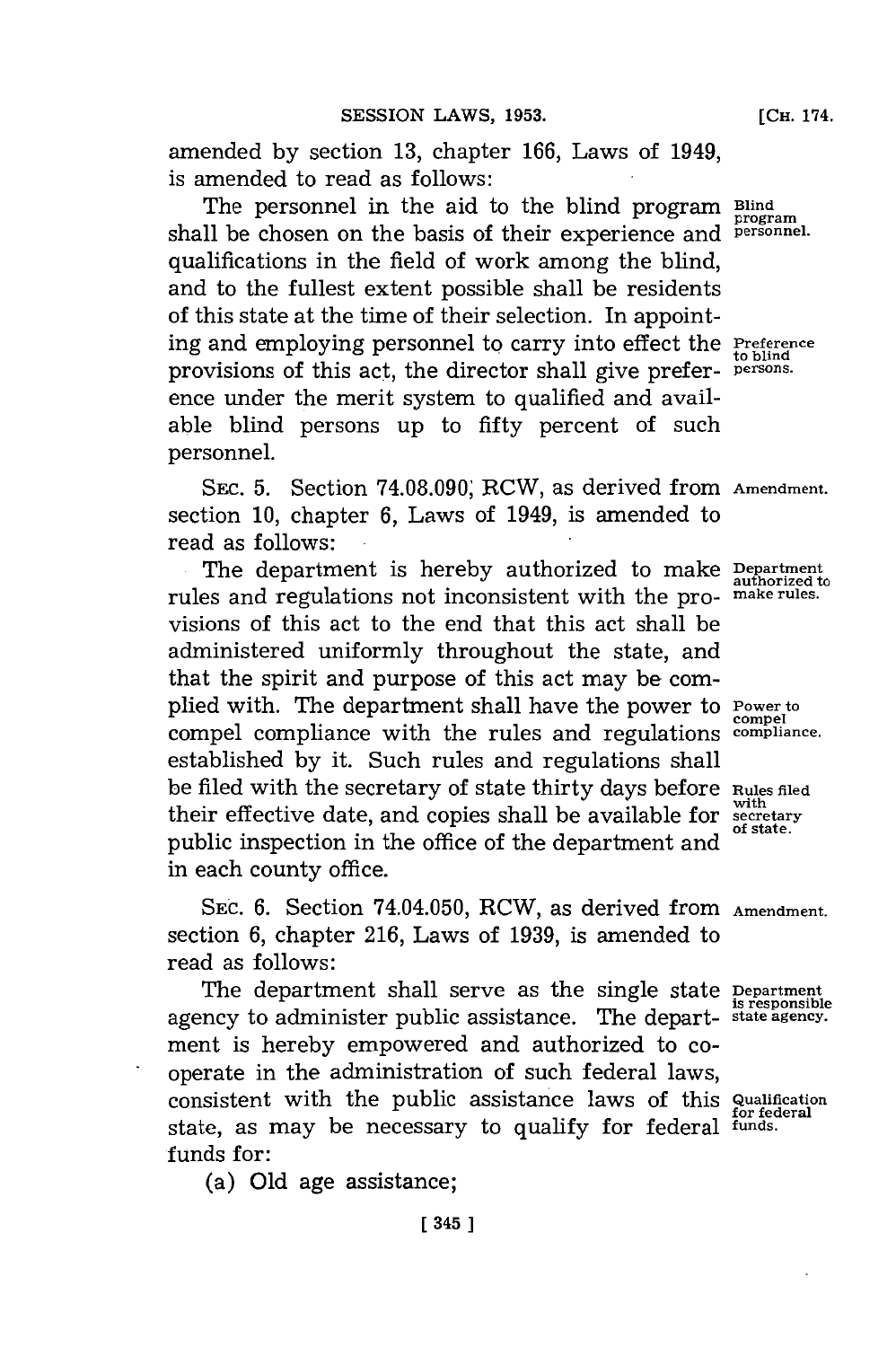### **SESSION LAWS, 1953.**

- **(b)** Aid to dependent children;
- **(c)** Aid to the needy blind;
- **(d)** Child welfare services;
- (e) Aid to permanently and totally disabled;

**(f)** Programs of public assistance which are authorized **by** this act for which provision for federal aid may from time to time be made.

**and assents**

**require-**

**rial, for.**

**State accepts** The state hereby accepts and assents to all the and assents<br>to federal **present provisions of the federal law under which**<br>laws. grants-in-aid are extended to the state to aid in the support of programs administered **by** the department, and to such additional legislation as may subsequently be enacted as is not inconsistent with the purposes of this act authorizing public welfare and *conformity* assistance activities. The provisions of this act shall be so administered as to conform with federal requirements with respect to eligibility for the receipt of federal grants.

**Federal The department shall periodically make applica-** matching<br> *t* muds; duty <br> **duming to make**<br> **and data, as are required** by any act of congress as<br> **application** and submit **and any actual condition** precedent to the receipt of federal matching funds for such assistance. The department shall make and enforce such rules and regulations as shall Same; duty be necessary to insure compliance with the terms **compliance,** and conditions of such federal aid grants. In the event of noncompliance with any such rules and Same; non-<br>compliance. regulations, the department shall take over the administration of public assistance programs in any county or counties involved until compliance shall have been effected during which time the department may authorize and approve the expenditure of all public assistance funds within the county.

**Amendment. SEC. 7.** Section 74.04.060, RCW, as derived from section **5,** chapter **128,** Laws of 1941, as last amended **by** section **1,** chapter **10,** Laws of **1950,** extraordinary session, is amended to read as follows: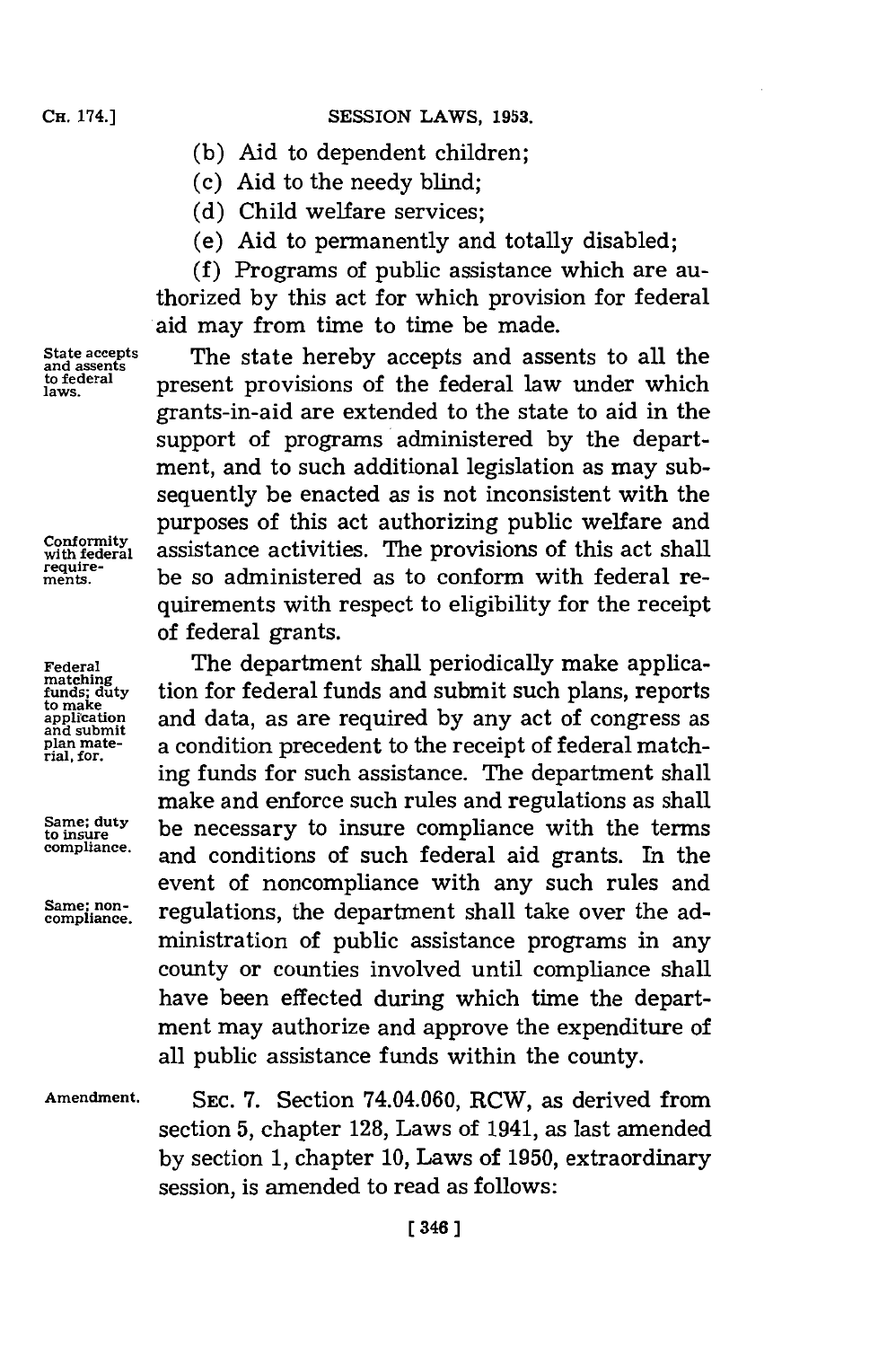For the protection of applicants and recipients, **Information** the department and the county offices and their re- **disclosed.** spective officers and employees are prohibited, except as hereinafter provided, from disclosing the contents of any records, files, papers and communications, except for purposes directly connected with the administration of the programs of this act. In any judicial proceeding, except such proceeding as **Records, etc., declared** is directly concerned with the administration of these **privileged** programs, such records, files, papers and communi- **tions.** cations, and their contents, shall be deemed privileged communications and except for the right of any individual to inquire of the office whether a named individual is a recipient of welfare assistance and such person shall be entitled to an affirmative or negative answer.

The county offices shall maintain monthly at **County** their offices a report showing the names and addresses of all recipients in the county receiving public assistance under this act, together with the amount paid to each during the preceding month.

The provisions of this section shall not apply to **Persons or** *groups* to *groups* to *groups* to *groups* to *group group*<sub></sub>  $\frac{1}{2}$  *group*<sub></sub>  $\frac{1}{2}$  *group*<sub>2</sub>  $\frac{1}{2}$   $\frac{1}{2}$   $\frac{1}{2}$   $\frac{1}{2}$   $\frac{1}{2}$   $\$ duly designated representatives of approved private **whom** welfare agencies, public officials, members of legisla- **not apply.** tive interim committees and advisory committees when performing duties directly connected with the administration of this act, such as regulation and investigation directly connected therewith: *Provided, however, That any information so obtained*  $_{information}^{Same}$ **by** such persons or groups shall be treated with such **treated as** degree of confidentiality as is required by the Federal Social Security Law.

It shall be unlawful, except as provided in this **Unlawful to** section, for any person, body, association, firm, cor- **or names for** poration or other agency to solicit, publish, disclose, **or political purposes.** receive, make use of, or to authorize, knowingly permit, participate in or acquiesce in the use of any lists or names for commercial or political purposes

**reports.**

use, etc., lists **commercial**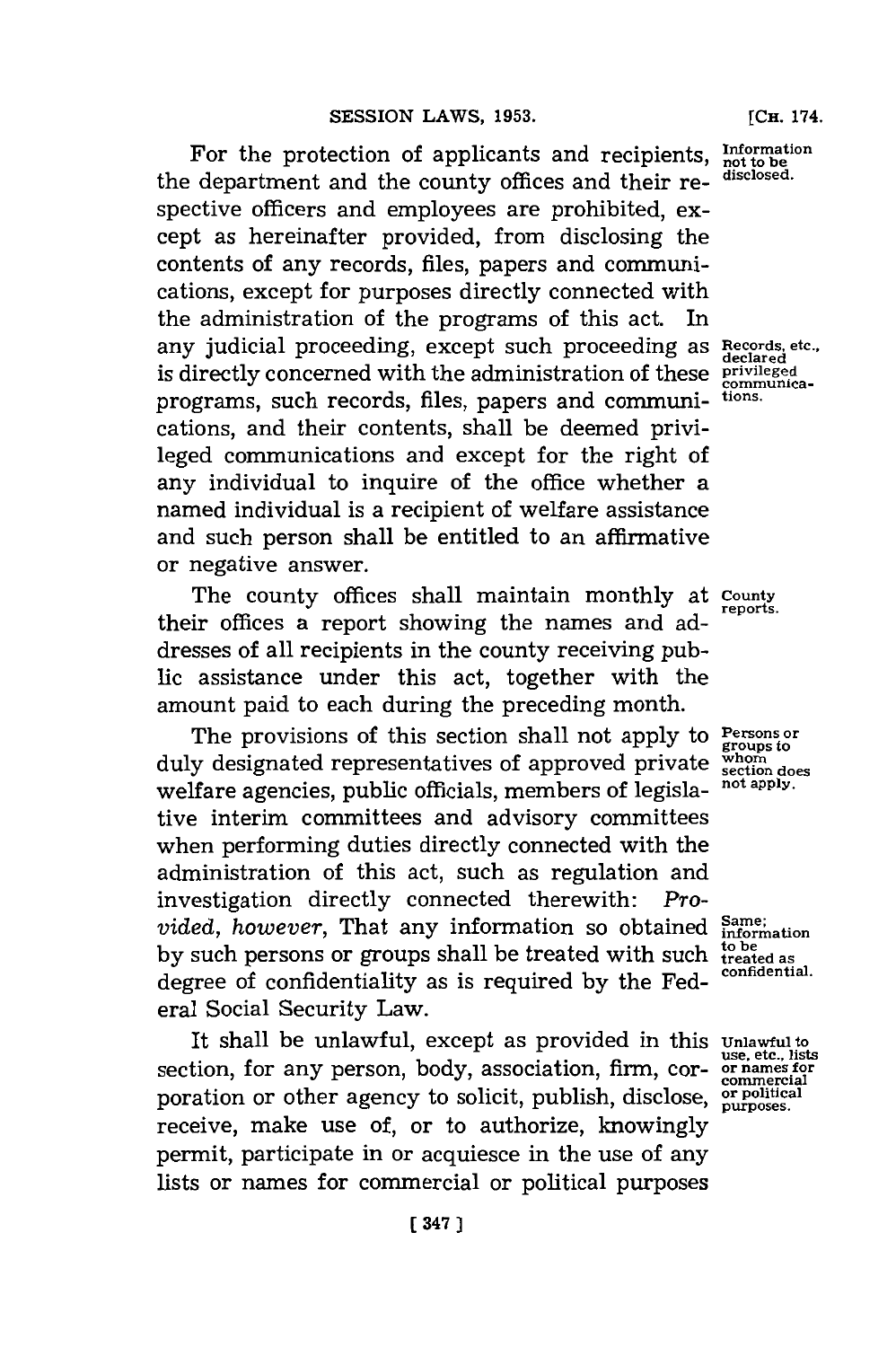**SESSION LAWS, 1953.** 

**Penalty.** of any nature. The violation of this section shall be a gross misdemeanor.

**Amendment. SEC. 8.** Section 74.04.020, RCW, as derived from section 2, chapter **216,** Laws of **1939,** is amended to read as follows:

State public **There** is created a state public assistance com-<br>
assistance **mitted** to consist of the governor, the director of **committee** mittee to consist of the governor, the director of **created.** budget and a third member to be appointed **by** the governor, who shall not be a state officer or employee. The members of the committee shall serve **Compensa-** without compensation for their services, but the appointive member shall be entitled to expenses actually incurred in the discharge of his duties which expenses shall be paid out of moneys appro-Powers and **priated to the department.** The committee shall have control of the administration of this act and exercise such powers and perform such duties as are prescribed herein.

**New section. SEC. 9.** Chapter 74.04, RCW, shall have added thereto a new section to read as follows:

**State** There is hereby created a state advisory com- **advisory** committee mittee which shall serve in an advisory capacity to the director and the department. The committee shall be composed of seven members with the mem-**Composition** bership to be selected, in so far as possible, on the basis of giving both geographic and occupational representation throughout the state. Members shall be selected on the basis of their known experience or interest in public assistance and its related problems and not more than four members shall be iden-Appointment **tified with the same major political party.** Appoint-<br>by the governor, ment to the state committee shall be by the governor. **governor.** ment to the state committee shall be **by** the governor, **by** and with consent of the Senate. The members of **Terms,** the committee shall hold office as follows: two members to serve two years; two members to serve three years; and three members to serve four years. **Expiration**<br> **Expiration**<br> **of terms.** Upon expiration of said original terms subset appointments shall be for six years except in the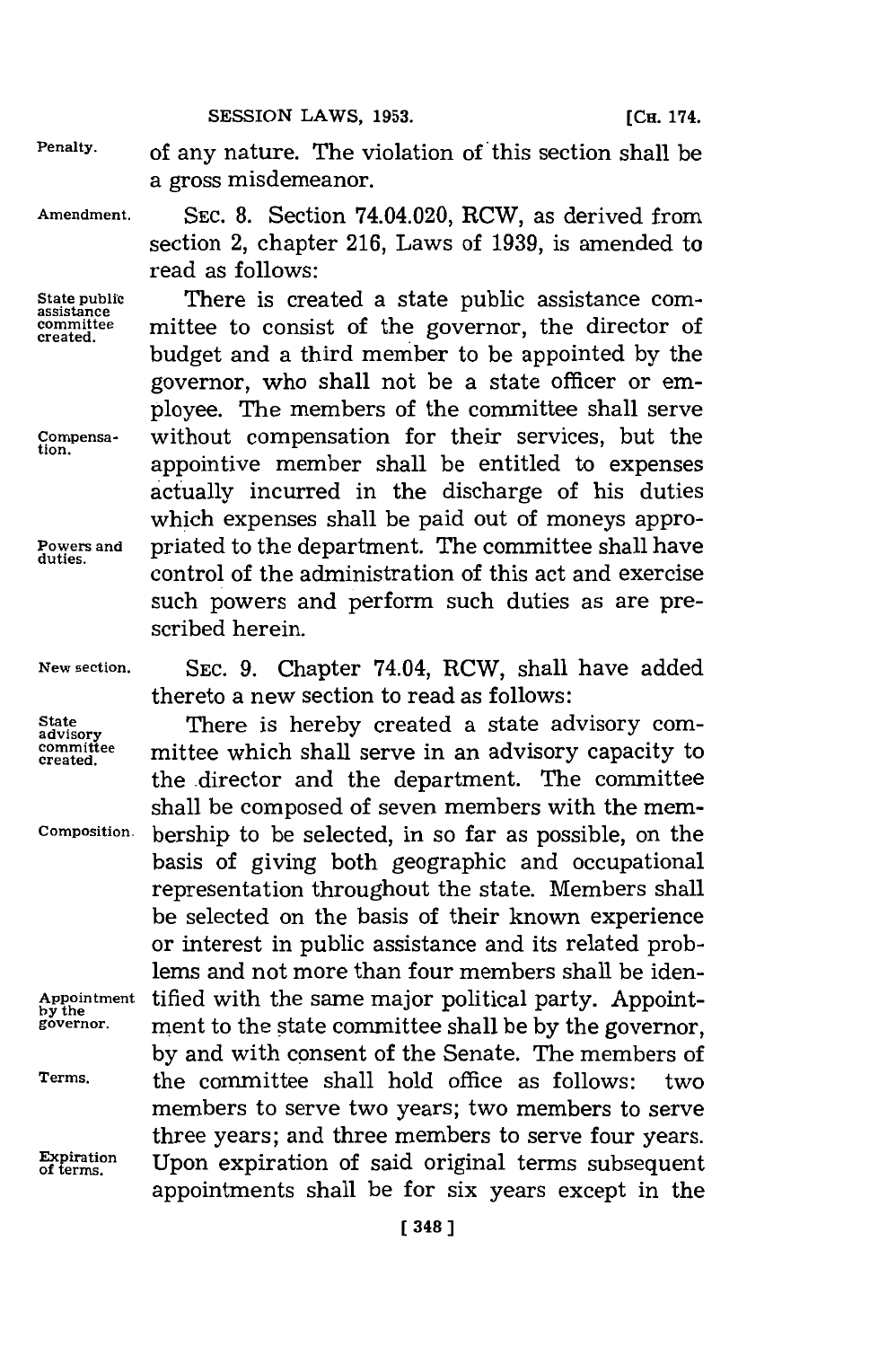case of a vacancy, in which event appointment shall **Vacancies.** be only for the remainder of the unexpired term in which the vacancy occurs.

SEc. **10.** Chapter 74.04, RCW, shall have added **New section.** thereto a new section to read as follows:

The state advisory committee shall have the fol- Powers and **Solution 1 is a state advisory state advisory state advisory state advisory** 

**(1)** To serve in an advisory capacity to the **di- Advise** rector on all matters pertaining to this act.

(2) To acquaint themselves fully with the operations of the department and periodically recommend **Periodic recommen-** such changes to the governor as they deem advis- **dations.** able.

**(3)** To prepare and publish a mimeographed **Report.** report of their recommendations. The committee **Rules.** shall prescribe rules for the transaction of its business. The committee shall select a chairman and a **Chairman** secretary. Meetings shall be held quarterly, and secretary. special meetings may be called **by** the director upon **Meetings.** seven days' notice to the committee. Each member of the committee shall receive fifteen dollars per **Compensa**diem for each day actually spent in the performance of his duties and his actual necessary traveling and other expenses in going to, attending and returning from meetings of his committee, and his actual and necessary traveling and other expenses incurred in the discharge of such duties as may be requested of him **by** the director and a majority vote of the committee, provided that no member shall receive in **Limitation.** excess of seven hundred dollars in any one year.

No person shall be eligible to hold the office of **Persons** member of the state advisory committee who holds **be members.** any public office, whether appointive or elective, with the exception of non-salaried positions, nor who is an official of any political party, nor who is a candidate for any public office.

SEC. 11. Chapter 74.04, RCW, shall have added New section. thereto a new section to read as follows:

**and**

**ineligible to**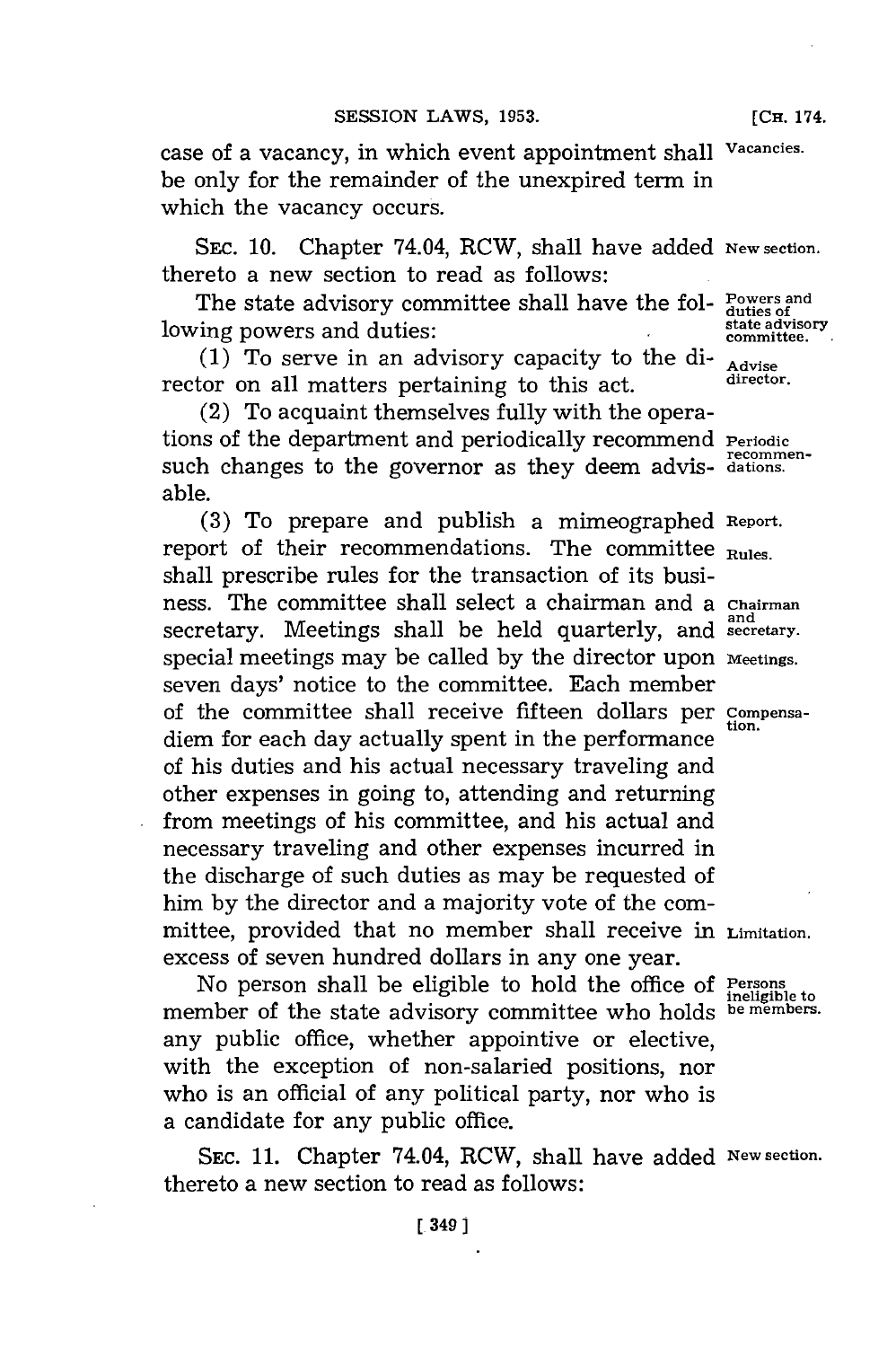**County There** is hereby established a county advisory **committee**

committee in a county or in one or more counties. The committee shall consist of not less than five **Composition,** members to be appointed **by** the county commrissioners, one of which shall be a county commissioner. Appointments to such committee shall be on the basis of known interest in public assistance and its **Terms,** related problems. Members shall hold office for two year terms. The county advisory committee shal take the necessary steps of forming a committee including rules for the transaction of business.

**duties.**

**Powers and** The county advisory committee shall have the following duties:

Make (1) To make studies of the public assistance program within the county or counties of their jurisdiction;

**Advise as to** (2) To advise the state director and public assistance committee of the results of the studies;

Make (3) To recommend to the state advisory com-<br>
recommen-<br>
dations... mittee necessary studies and surveys to be made on mittee necessary studies and surveys to be made on a state-wide basis;

**Meetings.** (4) To call meetings and set the time and number of meetings;

**tor to**

**Agenda. (5)** To prepare the agenda of the meetings;

Access (6) Have access to all records of the county to records.<br>office they deem necessary, in compliance with the present act and/or the federal social security laws; and

*= txa-* **(7)** The county administrator shall cooperate with this committee in their activities.

**SEC.** 12. Section 74.04.040, RCW, as derived from **Amendment.** section **5,** chapter **216,** Laws of **1939,** is amended to read as follows:

Relief de-<br>clared joint **The care, support, and relief of needy persons is**<br>rederal, state **hereby** declared to be a joint federal state and **cologieral, state increding declared to be a joint federal, state, and and county <br>and county <b>function**. County offices are charged with the responsibility, for the administration of public assistance within the respective county or counties or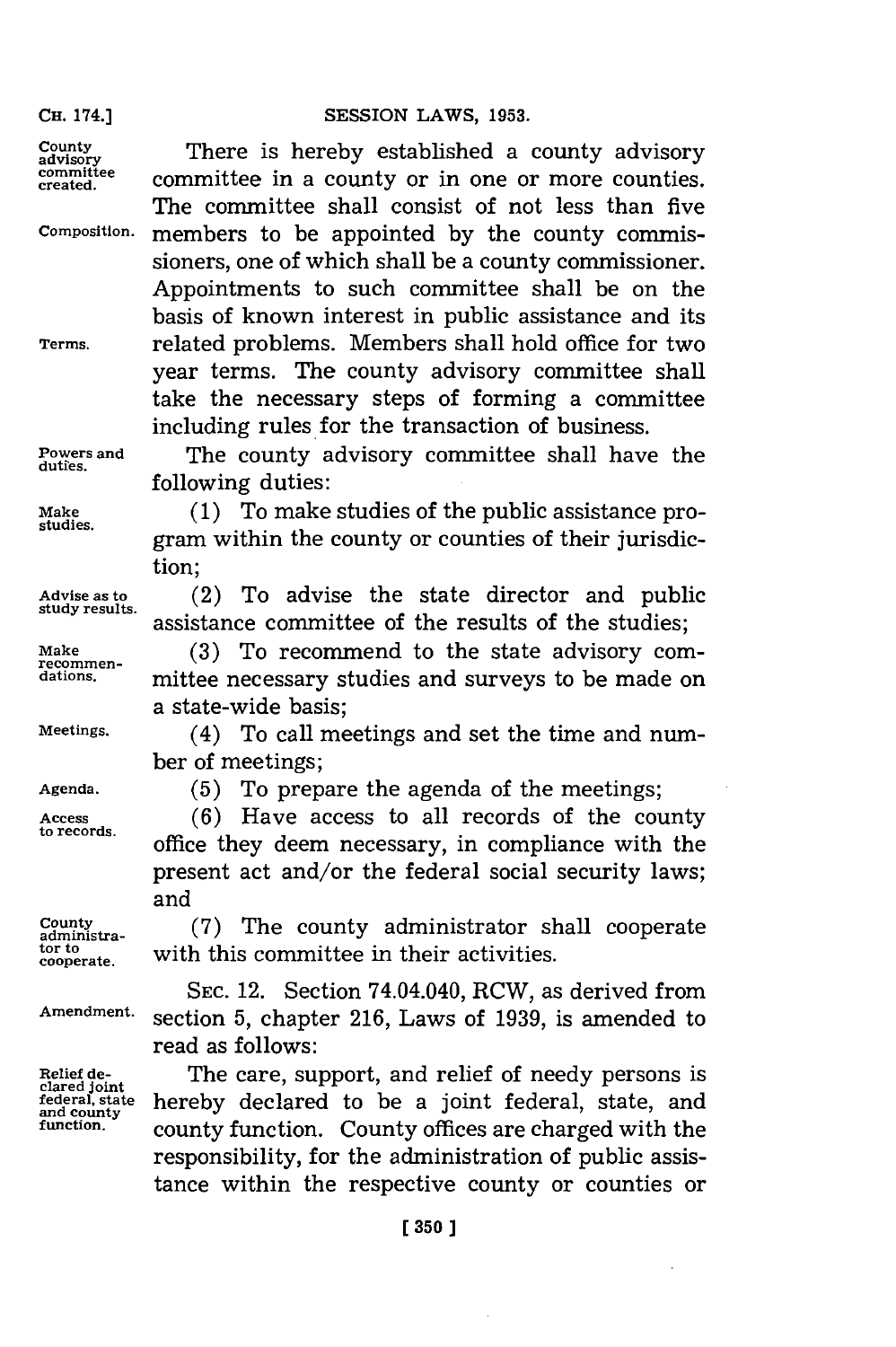parts thereof as local offices of the department as  $\frac{Counties to}{administer}$ . prescribed **by** the rules and regulations of the department.

**SEC. 13.** Section 74.04.070, RCW, as derived from **Amendment.** section 4, chapter **216,** Laws of **1939,** as last amended **by** section 2, chapter **128,** Laws of 1941, is amended to read as follows:

There may be established in each county of the **County ad**state a county office which shall be administered by appointed by state a county office which shall be administered by an executive officer designated as the county administrator. The county administrator shall be appointed **by** the director in accordance with the rules and regulations of the state merit system.

**SEC.** 14. Section 74.04.080, RCW, as derived from **Amendment.** section 4, chapter **216,** Laws of **1939,** as last amended **by** section 2, chapter **128,** Laws of 1941, is amended to read as follows:

The county administrator shall have the power **Power** of adto, and shall, employ such personnel as may be neces- **to employ** sary to carry out the provisions of this act, which **personnel.** employment shall be in accordance with the rules and regulations of the state merit system, and in accordance with personnel and administrative standards established **by** the department. The **Adnistra**county administrator before qualifying shall furnish a surety bond in such amount as may be fixed **by** the director, but not less than five thousand dollars, conditioned that the administrator will faithfully account for all money and property that may come into his possession or control. The cost of such bond shall be an administrative expense and shall be paid **by** the department.

**SEC. 15.** Section 74.04.180, RCW, as derived from **Amendment.** section 12, chapter **216,** Laws of **1939,** is amended to read as follows:

Public assistance may be administered through **County ad**a single administrator and a single administrative **ministration.**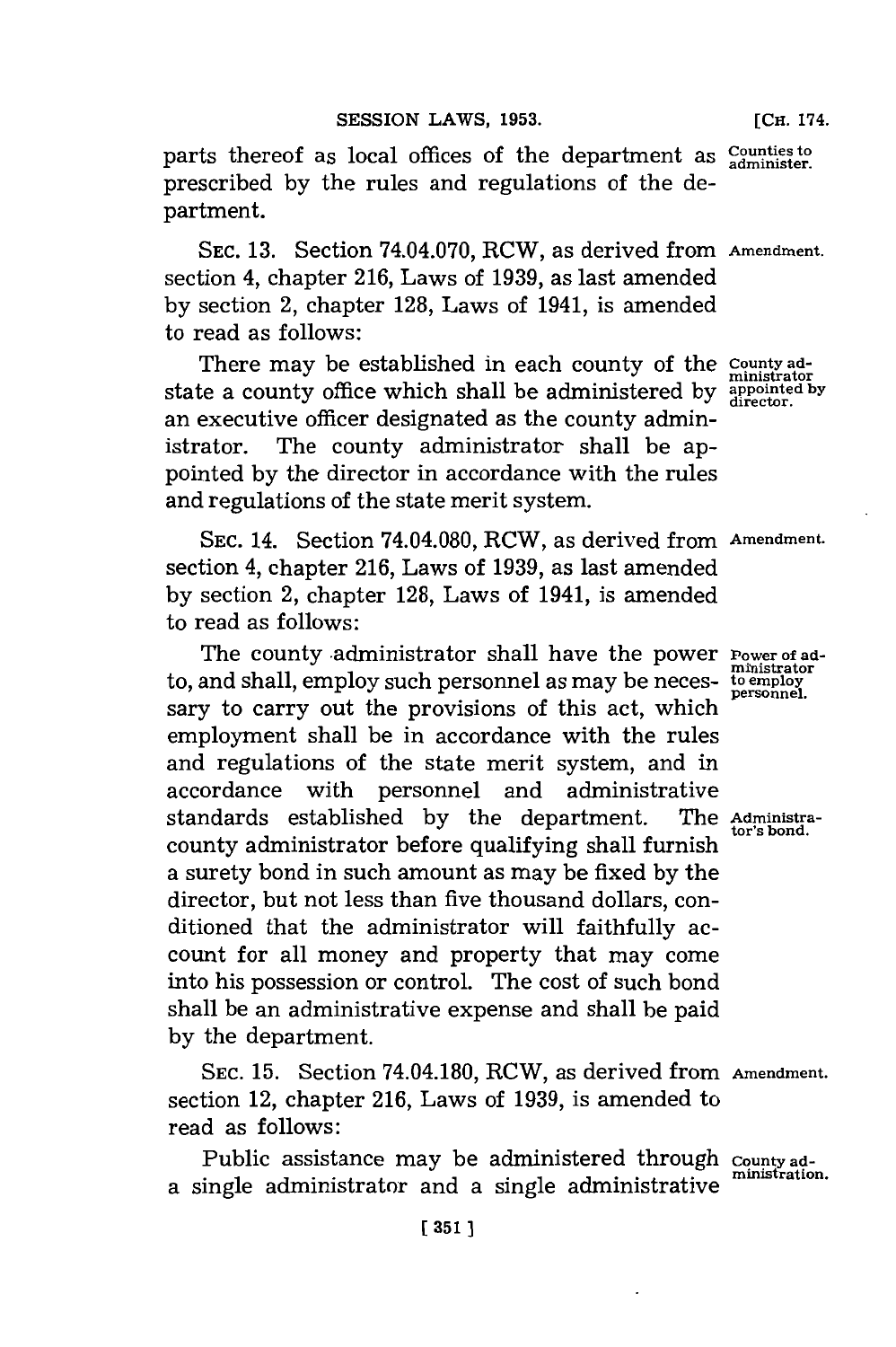office for one or more counties. **.** There may be a local office for the transaction of official business maintained in each county.

**New section. SEC. 16.** Chapter 74.04, RCW, shall have added thereto a new section to read as follows:

**deduction**

In the event federal laws are changed to so permit, the director shall issue such rules and regula-**Earnings** tions consistent therewith and with memorials of allowed without full the legislature, as will recognize the earnings of any persons which commence or are increased after a grant is made to such person without the deduction in full thereof from the amount of their grants. This may be done **by** exempting a percentage of earnings or increase of earnings subsequent to the making of a grant **by** the recipients of other classes of relief or **by** exempting such amount of earnings as the federal laws may require or permit. Such percentage exemption, if possible, shall be made on a sliding scale.

- **Amendment. SEC. 17.** Section **74.08.010,** RCW, as derived from section **3,** chapter **6,** Laws of 1949, as last amended **by** sections 1 and **3,** chapters **1** and 122, Laws of **1951,** is amended to read as follows:
- **Definitions.** For the purposes of this act, unless the context indicates otherwise, the following definitions shall apply:

"Public assistance"--Public aid to persons in assistance"--Public aid to persons in need thereof for any cause, including services, assistance grants, disbursing orders, work relief, general assistance and federal-aid assistance.

**office.'**

- "Depart- (2) "Department"-The department of public assistance.
- "County (3) "County office"-The administrative office for one or more counties.

"Director." (4) "Director"—The director of the state department of public assistance.

**"Federal-aid** assitane." **(5)** "Federal-aid assistance"-The specific categories of assistance for which provision is made in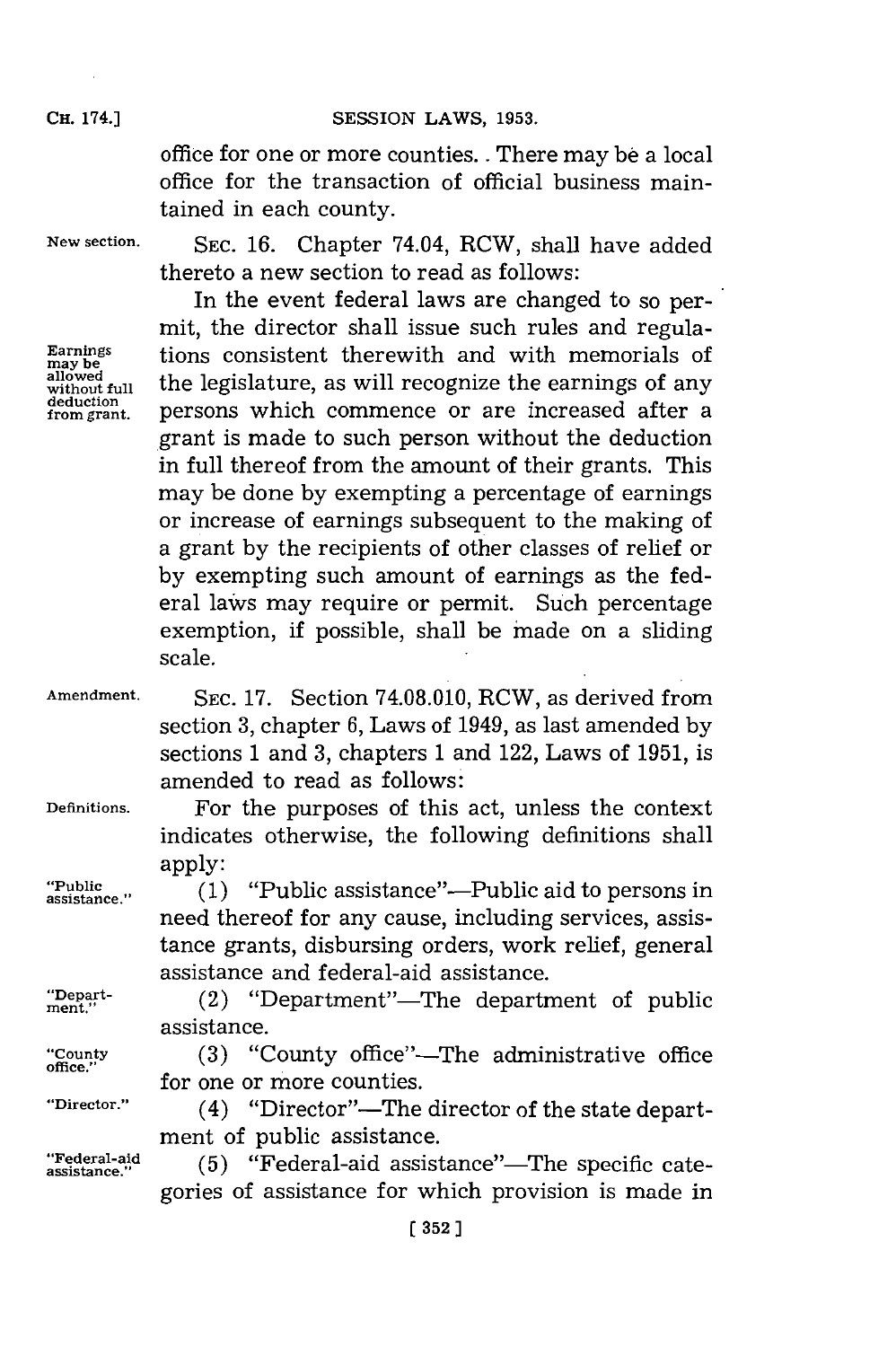any federal law existing or hereafter passed **by** which payments are made from the federal government to the state in aid or in respect to payment **by** the state for public assistance rendered to any category of needy persons, including old age assistance, aid to dependent children, aid to the permanently and totally disabled persons, aid to the blind, child welfare services and any other programs of public assistance which are authorized **by** this act for which provision for federal aid may from time to time be made.

**(6)** "General assistance"--Shall include aid to **"General** unemployable persons and unemployed employable persons who are not eligible to receive or are not receiving federal-aid assistance.

(a) Unemployable persons are those persons *Unemploy-* able persons. who by reason of bodily or mental infirmity or other cause are incapacitated from gainful employment.

**(b)** Unemployed employable persons are those **Unemployed employable** persons who although capable of gainful employ- **persons.** ment are unemployed.

**(7)** "Applicant"-Any person who has made a **"Applicant."** request, or on behalf of whom a request has been made, to any county welfare department for assistance.

**(8)** "Recipient"-Any person receiving assis- **"Recipient."** tance or currently approved to receive assistance at any future date and in addition those dependents whose needs are included in the recipient's grant.

**(9)** "Income"-Net income in cash or kind avail- **"Income."** able to an applicant or recipient, the receipt of which is regular and predictable enough that an applicant or recipient may rely upon it to contribute appreciably toward meeting his needs: *Provided,* That in determining the amount of assistance to which a recipient of aid to the blind is entitled or to which any dependent of such recipient may be entitled under any category of public assistance, the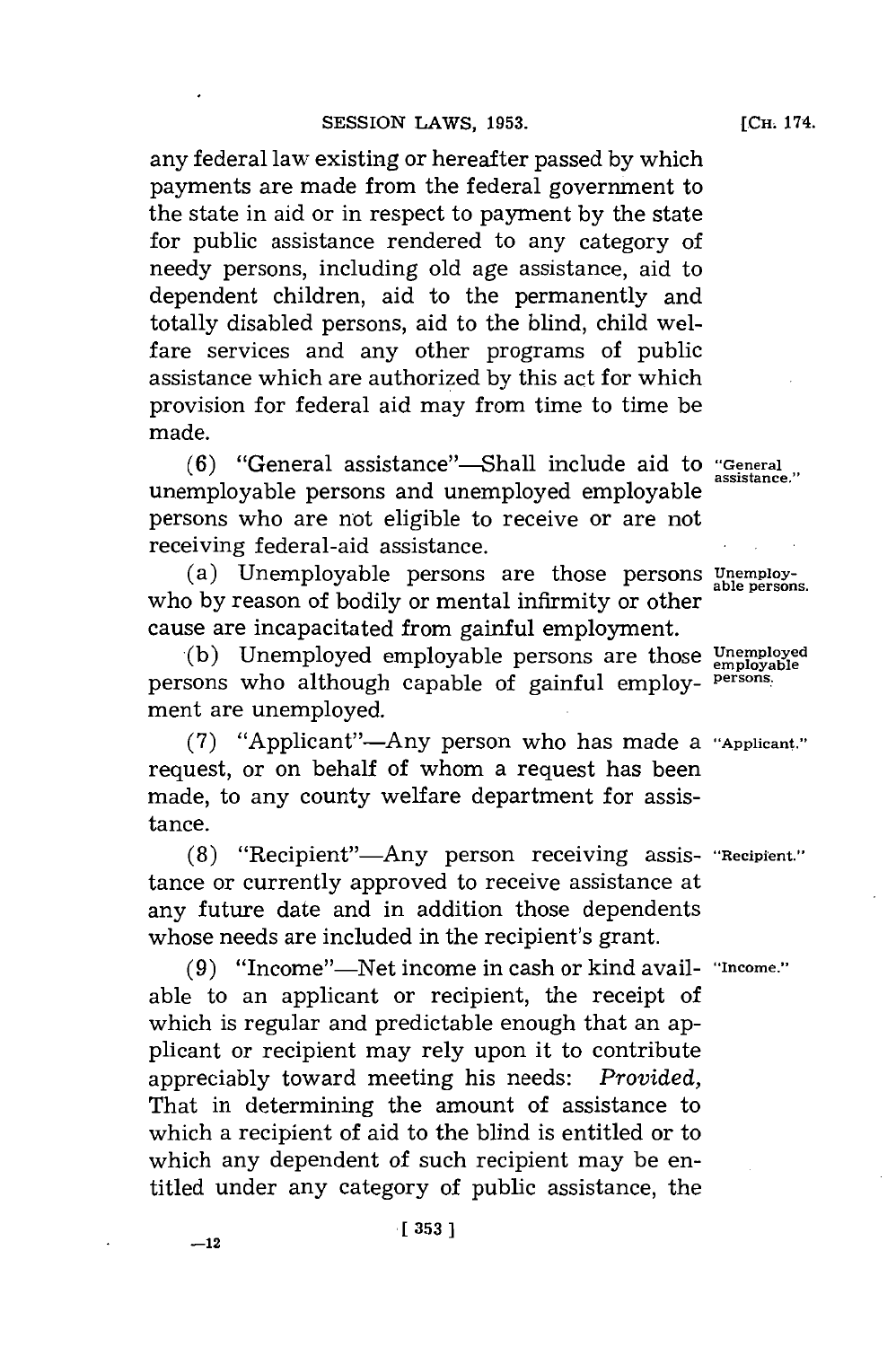department is hereby authorized to disregard as a resource the first fifty dollars per month of any earned income of such blind recipient who is otherwise eligible for an aid to the blind grant. In formulating rules and regulations pursuant to this chapter the department shall define "earned income" in such a manner as to meet with the approval of the federal security agency.

**"Need." (10)** "Need"-The amount **by** which the requirements of an individual for himself and the dependent members of his family, as measured **by** the standards of the department, exceed all income and resources available to such individual in meeting such requirements.

"Resource." (11) "Resource"-Any asset, tangible or intangible, which can be applied toward meeting an applicant's or recipient's need, either directly or **by** conversion into money or its equivalent: *Provided,* That an applicant may retain the following described **Exemptions,** resources and not be ineligible for public assistance because of such resources:

**Home.** (a) **A** home, which is defined as real property owned and used **by** an applicant or recipient as a place of residence, together with a reasonable amount of property surrounding and contiguous thereto. Whenever a recipient shall cease to use such property for residential purposes, either **by** himself or his dependents, the property shall be considered a resource which can be made available to meet need. If the person or his dependents absent themselves from the home for a consecutive period of ninety days such absence shall raise a presumption of abandonment: *Provided,* That temporary hospitalization of a recipient or absence from the recipient's home for health reasons for a period in excess of ninety days shall not raise such a presumption.

Furnishings (b) Household furnishings and personal cloth ing used and useful to the person.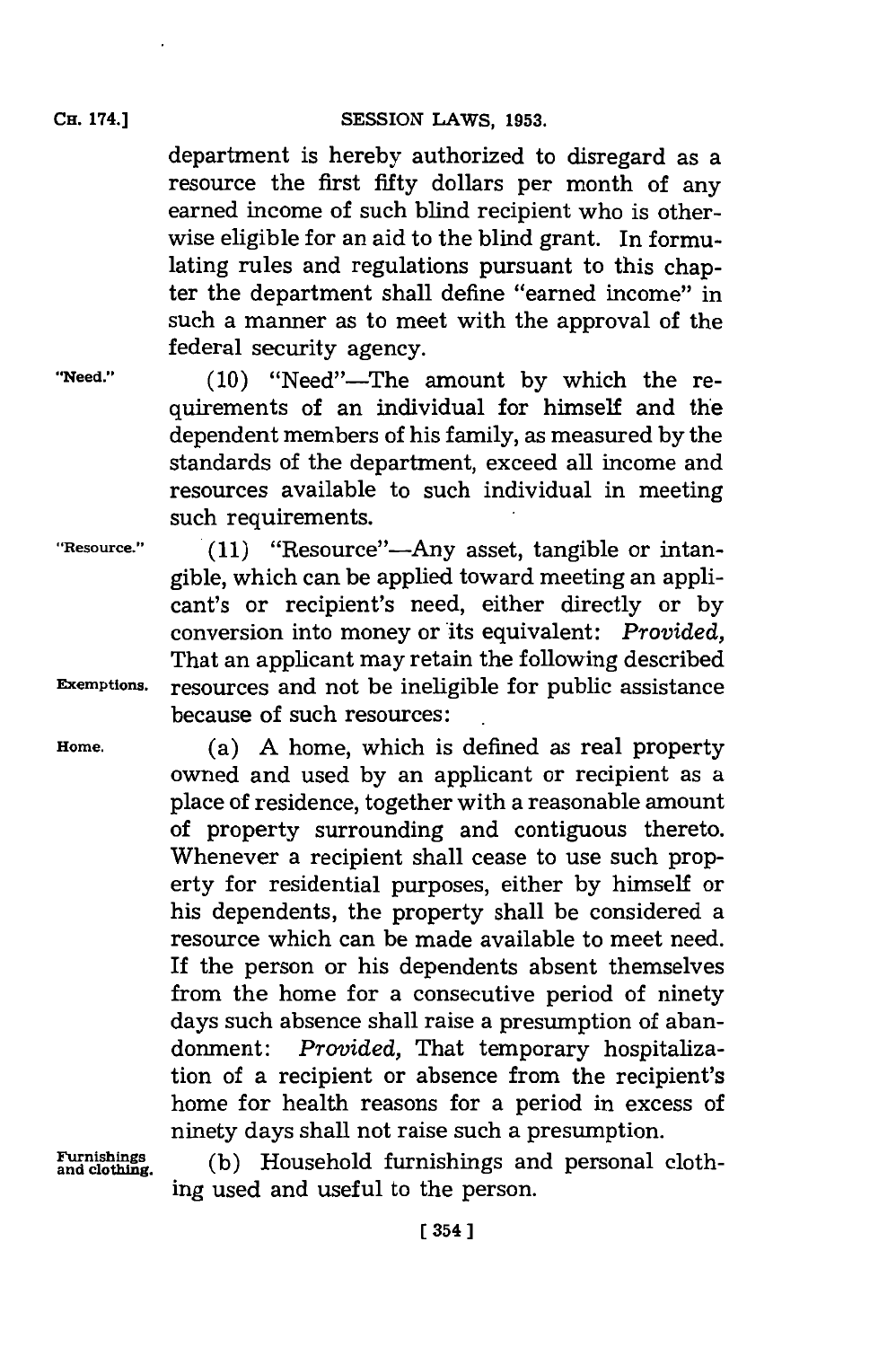(c) An automobile. **Automobile.**

**(d)** Cash of not to exceed two hundred dollars **Cash.** for a single person or four hundred dollars for a family unit, or marketable securities of such value.

(e) Life insurance having a cash surrender value **Life** not in excess of five hundred dollars for a single person or one thousand dollars for a family unit: *Provided,* That this maximum allowance shall be decreased **by** the amount of cash held **by** the person or the family unit under item **(d)** above.

**(f)** Other personal property and belongings **Personal** which are used and useful or which have great senti- sentiments mental value to the applicant or recipient. Whenever such person ceases to make use of such personal property and belongings, the same shall be considered a resource available to meet need.

The department shall by rule and regulation fix Department<br>a ceiling value for the individual on family unit values. the ceiling value for the individual or family unit for all personal property and belongings as defined in subsection (c), **(d)** and (e) of this section. If an applicant for or recipient of public assistance possesses personal property and belongings of a value in excess value, such person shall be ineligible for **Excess value.** public assistance: *Provided,* That in the determination of need of applicants for or recipients of general assistance no resources shall be considered as exempt *per sq,* but the department may **by** rule and regulation adopt standards which will permit the exemption of the home and personal property and belongings from consideration as an available resource when such resources are determined to be necessary to the applicant's or recipient's restoration to independence.

SEC. 18. Section 74.08.040, RCW, as derived from Amendment. section **5,** chapter **6,** Laws of 1949, as last amended **by** section **6,** chapter **1,** Laws of **1951,** is amended to read as follows: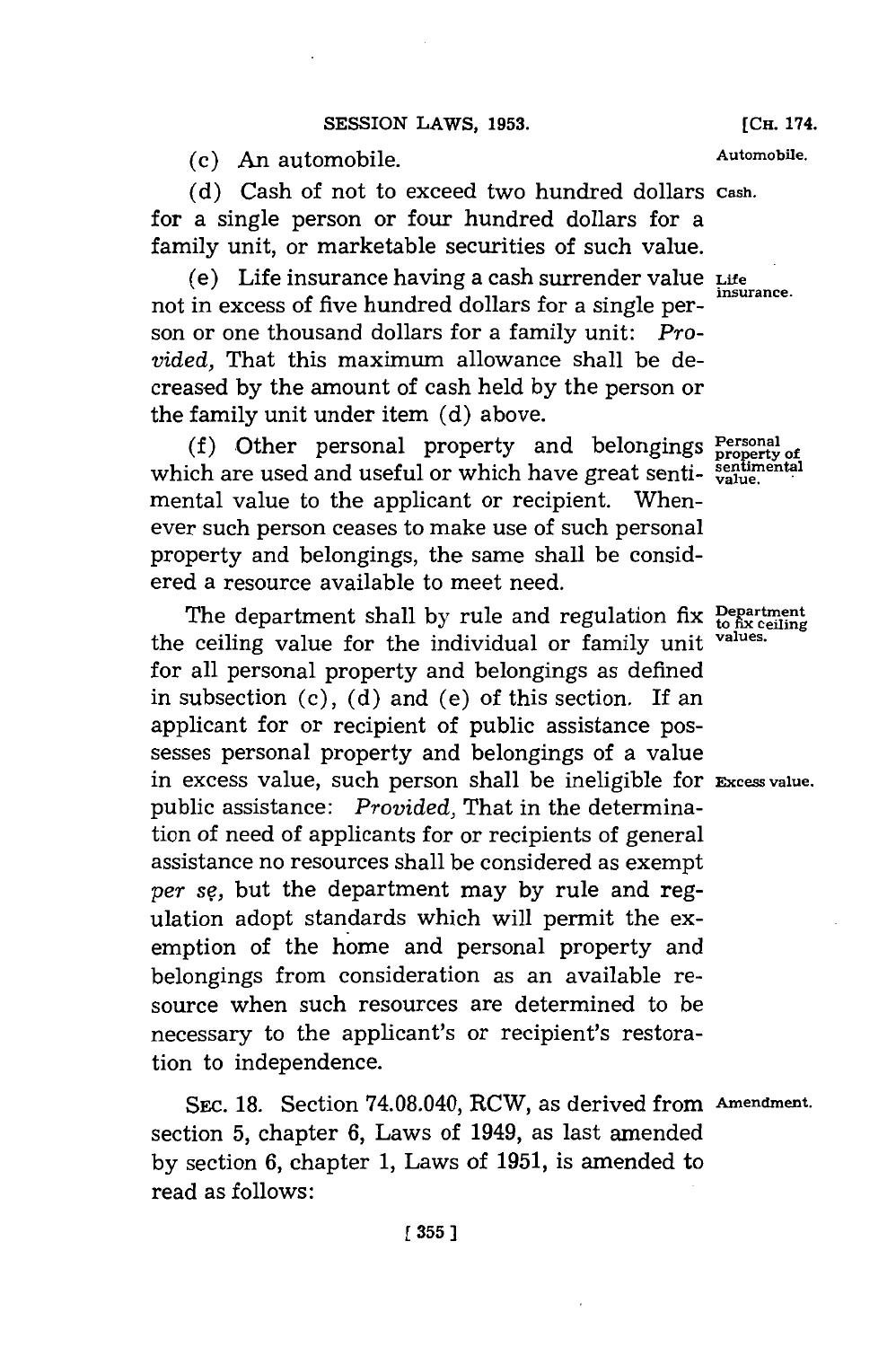#### SESSION LAWS, 1953.

**CH.** 174.]

**value.**

cluding shelter.

**annually.**

.Grants shall be awarded on a uniform statewide Standards of basis in accordance with standards of assistance established **by** the department. The department shall establish standards of assistance for old age assistance, aid to dependent children, aid to the blind, and general assistance to unemployable persons which shall be used to determine an applicant's or recipient's living requirements and which shall include reasonable allowances for shelter, fuel, food, clothing, household maintenance and operation, personal **Total dollar** maintenance, and necessary incidentals. The total dollar value of the assistance budget shall, under average conditions, be not less than sixty dollars per month for an individual living alone; but a recipient shall not receive a grant of sixty dollars or more unless his actual requirements amount to sixty dollars. Grants shall be paid in the amount of requirements **Income and** less all available income and resources which can **resources deducted,** be applied **by** the recipient toward meeting need, in-

In order to determine such standards of assistance the department shall establish objective budgetary Living cost **guides** based upon actual living cost studies of the studies. items of the budget. Such living cost studies shall **Revised** be renewed or revised annually and new standards of assistance reflecting current living costs shall determine budgets of need. Any indicated adjustment in standards shall become effective not later than June 1st of **1953** and June 1st of each succeeding year.

**General standards of**

Joint **The standards of assistance shall take into ac-**<br>Iiving ar**rangements.** count the economy of joint living arrangements, and the department may, **by** rule and regulation, prescribe maximums for grants.

> **assistance** For general assistance to unemployed employable persons, the department shall establish standards of assistance based upon annual living cost studies and compatible with a minimum necessary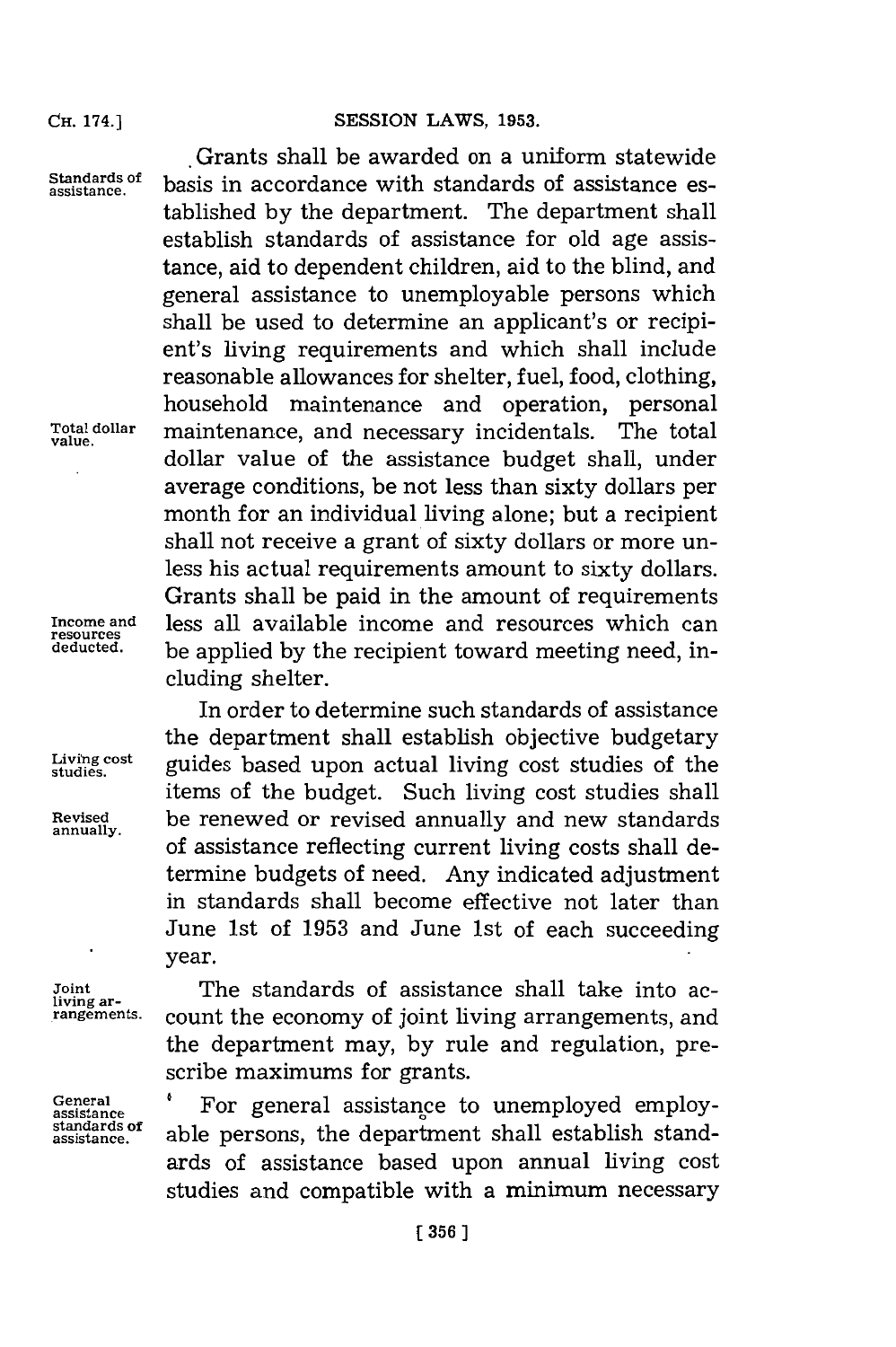for decent and healthful subsistence. Such standards shall permit the meeting of actual and emergent need on an individual basis.

**SEC. 19.** Chapter **74.08,** RCW, is amended **by** add- New section. ing thereto a new section to read as follows:

Public assistance shall be awarded to any appli- $\frac{\text{Eligibility}}{\text{require}}$ cant: **ments.**

**(1)** Who is in need; and **Need.**

(2) Who has not made a voluntary assignment **Has not transferred** of property or cash for the purpose of qualifying **property to** for an assistance grant; and

(3) Who is not an inmate of a public institution **Not an** except as a patient in a medical institution and who **public institution;** is not a patient in an institution for mental disease **exceptions.** or a patient in a medical institution because of a diagnosis of psychosis: *Provided,* That the assistance paid **by** the department to recipients in nursing homes, or receiving nursing home care, may cover the cost of clothing and incidentals and general maintenance exclusive of medical care and health services. The department may pay a grant to cover the cost of clothing and personal incidentals in public or private medical institutions.

**SEC.** 20. Section **74.08.030,** RCW, as derived from **Amendment.** section 4, chapter **6,** Laws of 1949, as last amended **by** section **1,** chapter **165,** Laws of **1951,** is amended to read as follows:

In addition to meeting the eligibility requirements **Old age** of section 19, an applicant for old age assistance must additional rebe an applicant who:

**(1)** Has attained the age of sixty-five, and **Age.**

(2) Has resided within the state of Washington for at least five years during the nine years immedi- **Residence.** ately preceding the application and has resided herein continuously for one year immediately preceding the application.

**assistance;**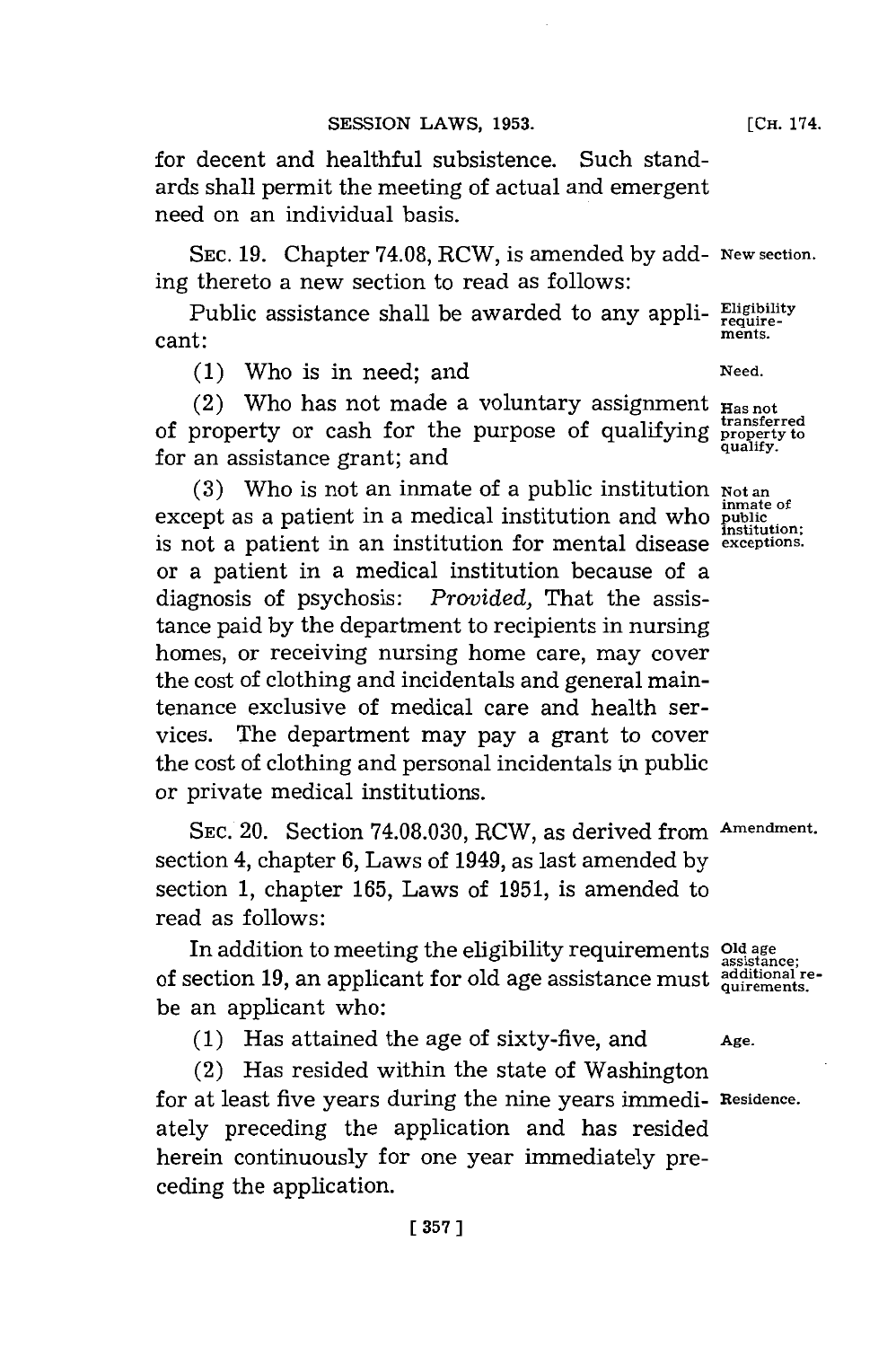**CH.** 174.]

**Amendment. SEC.** 21. Section **74.16.030,** RCW, as derived from section **8,** chapter **132,** Laws of **1937,** as last amended **by** section **1,** chapter **170,** Laws of 1941, is amended to read as follows:

Aid to<br>the blind: In addition to meeting the eligibility require-<br>additional re-Aid to<br>the blind:<br>addition to meeting the eligibility require-<br>dditional re-<br>quirements. ments of section 19, an applicant for aid to the blind assistance muist be an applicant:

**Age. (1)** Who is twenty-one years of age or over; or who has reached his sixteenth birthday and is found not to be acceptable for education at the state school for the blind;

**Defective** (2) Who has no vision or whose vision, with correcting glasses, is so defective as to prevent the performance of ordinary activities for which eyesight is essential;

**Residence. (3)** Who has resided in this state for five years during the ten years immediately preceding the date of application, or who suffered loss of sight while a resident of this state and has resided continuously in this state since such loss of sight except for any temporary absence from the state incident to receiving treatment for the injury or disease causing loss of sight or for the attempt of restoring sight.<br>soliciting alms, etc. (4) Who is not publicly soliciting alms

**alms, et** (4) Who is not publicly soliciting alms in any part of this state. The term "publicly soliciting" means the wearing, carrying, or exhibiting of signs denoting blindness and the carrying of receptacles for the reception of alms, or the doing of the same **by** proxy, or **by** begging: *Provided,* That no person otherwise eligible shall be deemed ineligible who has been a patient in a public hospital for a period of less than thirty days; or is employed in a shop maintained for the blind which does not furnish board or room; or attends a college or university in the state; or who pays the assistance money received to a private institution or home for his care.

**Amendment. SEC.** 22. Section 74.16.040, RCW, as derived from section **9,** chapter **132,** Laws of **1937,** as last amended

**vision.**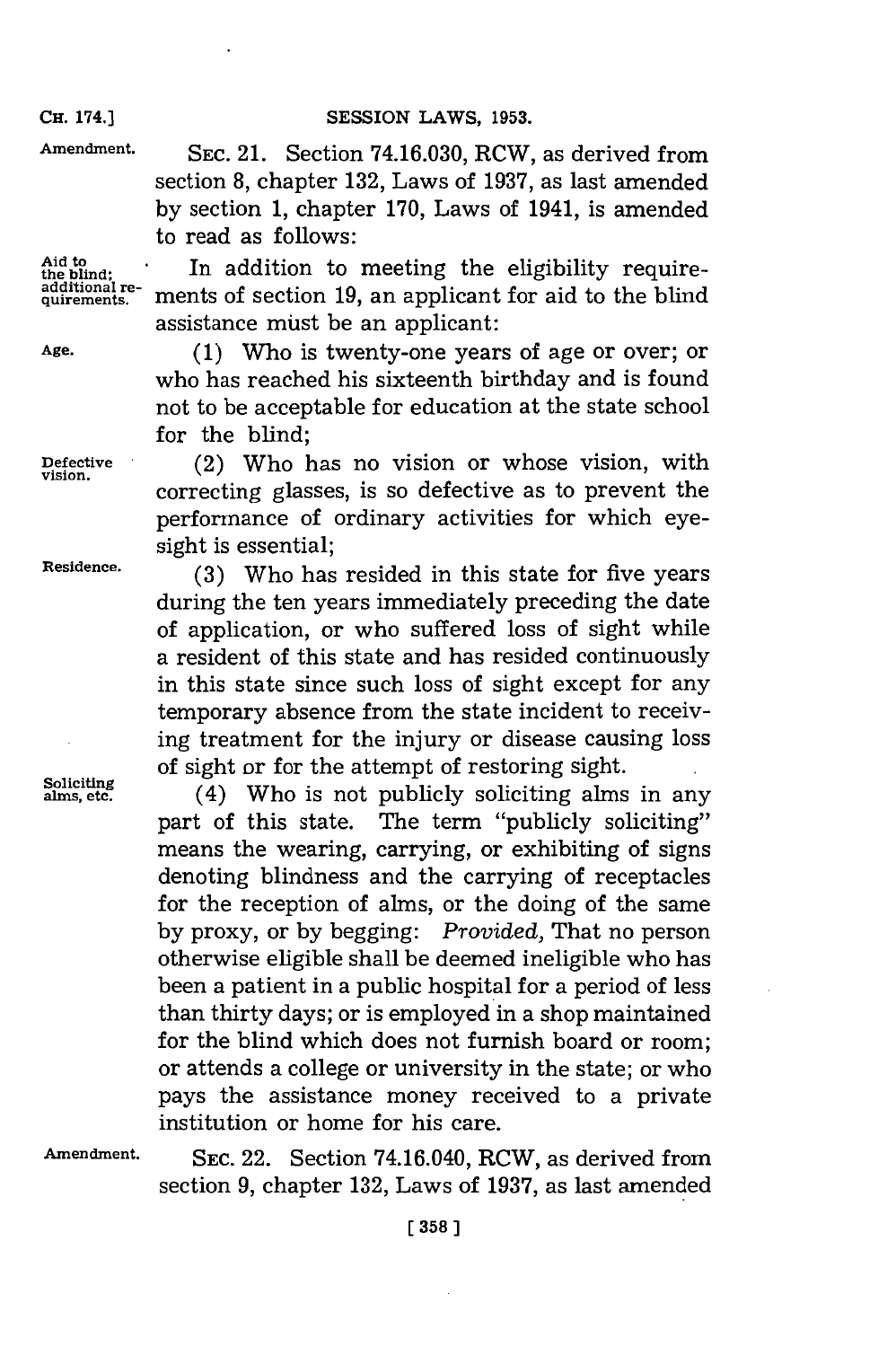**by** section **1,** chapter **5,** Laws of **1951,** first extraordinary session, is amended to read as follows:

Examination of the applicant's eyes **by** an oph- **Eye exami**thalmologist or physician skilled in diseases of the eye or **by** a licensed optometrist shall be provided without charge to the applicant for aid to the blind assistance.

**SEC. 23.** Section 74.12.030, RCW, as derived from **Amendment.** section 4, chapter 114, Laws of **1937,** as last amended **by** section 2, chapter 242, Laws of 1941, is amended to read as follows:

In addition to meeting the eligibility requirements Aid to<br>of section 19, an applicant for aid to dependent **children;** children must be a needy child: **quirements.** 

**(1)** Who has resided in the state for one year immediately preceding application; or

(2) Who was born within the last year, and whose parent, or other relative, with whom he lives has lived in this state for a year immediately preceding his birth; or

**(3)** Whose parent or other relative with whom he lives has been a resident of this state for one year immediately preceding application.

**SEC.** 24. Section 74.12.010, RCW, as derived from **Amendment.** section **1,** chapter 114, Laws of **1937,** as last amended **by** section **1,** chapter 242, Laws of 1941, is amended to read as follows:

For the purposes of the administration of aid to "Dependent dependent children assistance, the term "dependent **defiznedfor** child" means a child in need under the age of sixteen  $t^{\text{true}}_{\text{purposes}}$ years or under the age of eighteen years **if** regularly attending school: *Provided,* That if the federal government matches payments for all needy children up "Dependent to the age of eighteen years, then the term "depen- defined for dent child" shall mean a needy child under the age **faung** of eighteen years; and who has been deprived **of purposes.** parental support or care **by** reason of the death, con-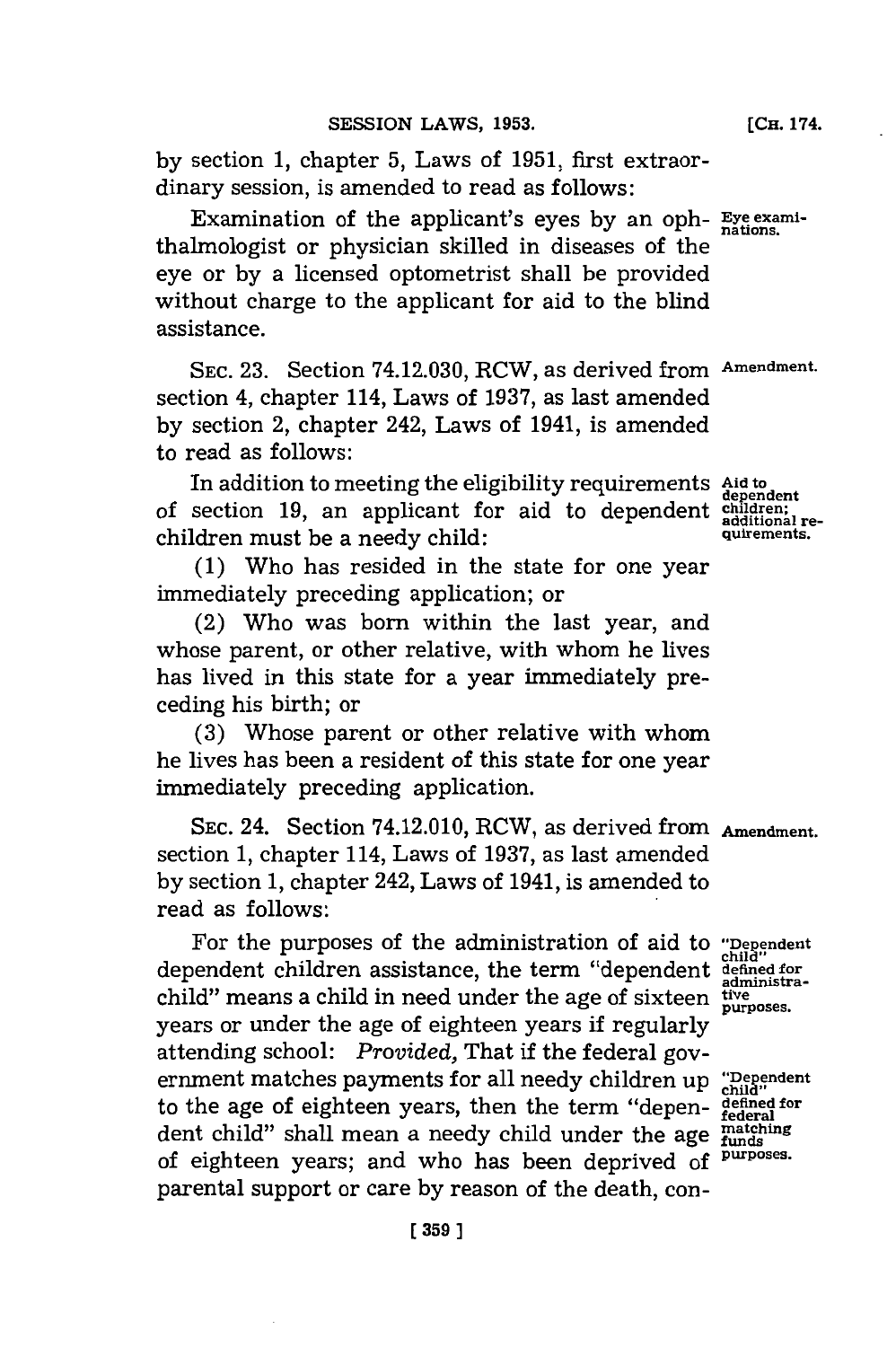tinued absence from the home, or physical or mental incapacity of the parent, and who is living with his father, mother, grandmother, grandfather, brother, sister, stepfather, stepmother, stepbrother, stepsister, uncle or aunt, in a place of residence maintained **by** one or more of such relatives as his or their homes.

**defined.**

**assistance;**

**"Aid to** "Aid to dependent children" means money pay- **dependent** ments and services with respect to a dependent child or dependent children and the needy parents or relatives with whom the child lives.

> **SEC. 25.** Section 74.10.020, RCW, as derived from section 2, chapter **176,** Laws of **1951,** is amended to read as follows:

**Disability** In addition to the eligibility requirements under additional re- section 19, disability assistance grants will be awarded on a uniform statewide basis to an applicant who is:

**Disabled. (1)** Permanently and totally disabled as defined **by** the state department of public assistance and such definition is approved **by** the federal security agency for federal matching funds, and

**Age.** (2) Eighteen years of age or over, and

**Residence. (3)** Has been a resident of the state of Washington for one year prior to the date of application, and

**Examination.** (4) Willing to submit himself to such examinations as are deemed necessary **by** the state department of public assistance to establish the extent and nature of his disability.

**Amendment. SEC. 26.** Section **74.08.050,** RCW, as derived from section **6,** chapter **6,** Laws of 1949, is amended to read as follows:

**Applications** Application for a grant in any category of public **for grants.** assistance shall be made to the county office **by** the applicant or **by** another on his behalf, and shall be reduced to writing upon standard forms prescribed **by** the department, and a copy of the application upon such standard form shall be given to each applicant at the time of making application.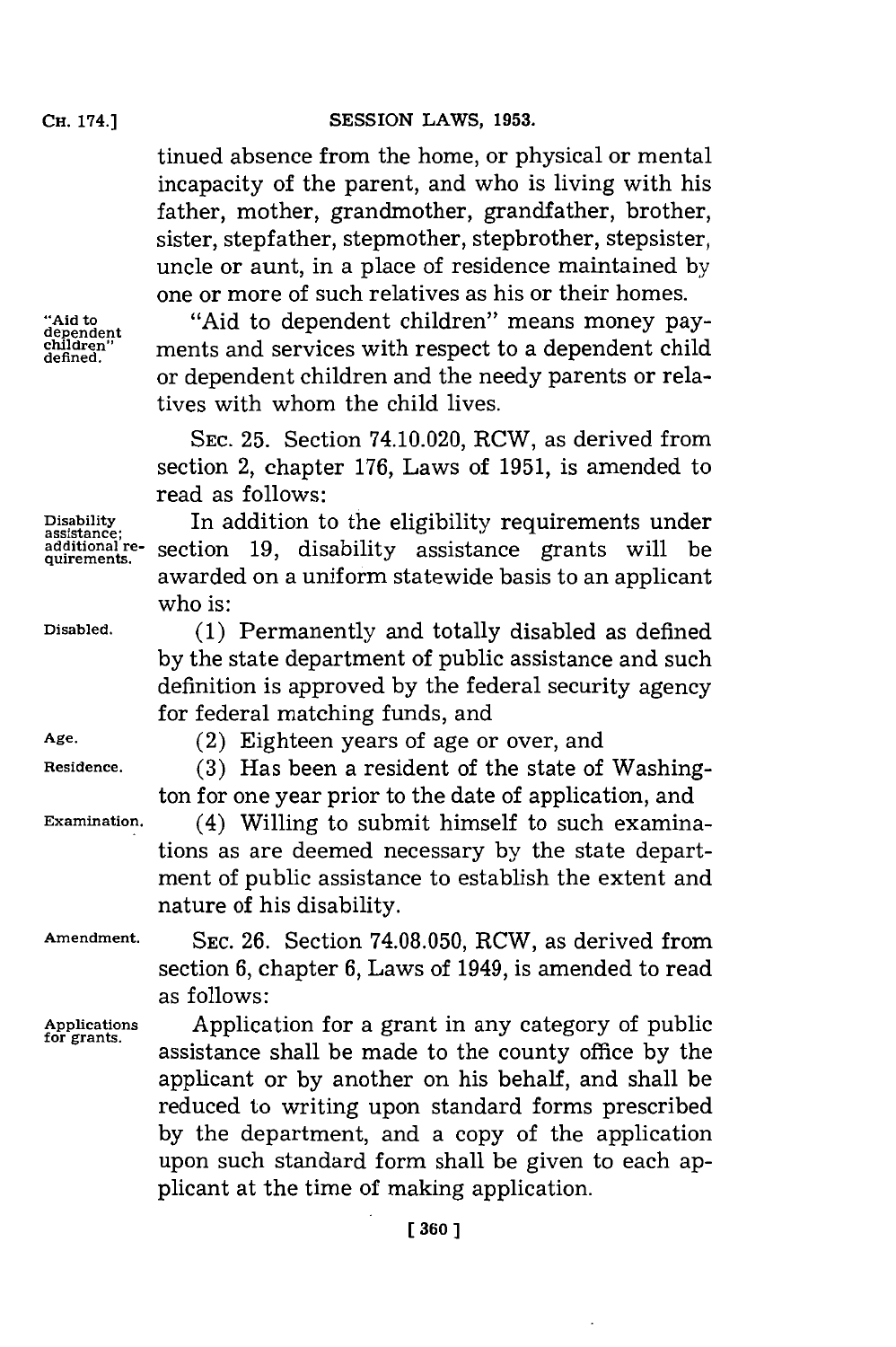**SEC. 27.** Chapter **74.08,** RCW, is amended **by New section.** adding thereto a new section to read as **follows:**

Each applicant for or recipient of public assis- **Verifications** tance shall make an application **for** assistance which **cations.** shall contain or be verified **by** a written declaration that it is made under the penalties of perjury. The director, **by** rule and regulation, may require that any other forms filled out **by** applicants or recipients of public assistance shall contain or be verified **by** a written declaration that it is made under the penalties of perjury and such declaration shall be in lieu of any oath otherwise required, and each applicant shall be so informed at the time of the signing.

Any applicant **for** or recipient of public assistance who willfully makes and subscribes any application; statement or other paper which contains or is verified **Penalty. by** a written declaration that it is made under the penalties of perjury and which he does not believe to be true and correct as to every material matter shall be guilty of a felony.

**SEC. 28.** Section **74.08.060,** RCW, as derived from **Amendment.** section **7,** chapter **6,** Laws of 1949, is amended to read as follows:

Whenever the department or an authorized agency **Investigation** thereof receives an application for a grant an inves- **application.** tigation and record shall be promptly made of the **<sup>f</sup>**acts supporting the application. The department **Department action** shall be required to approve or deny the application  $\frac{1}{\text{application}}$ within forty-five days after the filing thereof and *limitation*. shall immediately notify the applicant in writing of its decision: *Provided,* That if the department is not able within forty-five days, despite due diligence, to secure all information necessary to establish his eligibility, the department is charged to continue to secure such information and if such information, **Payment of** when established, makes applicant eligible, the department shall pay his grant from date of authoriza-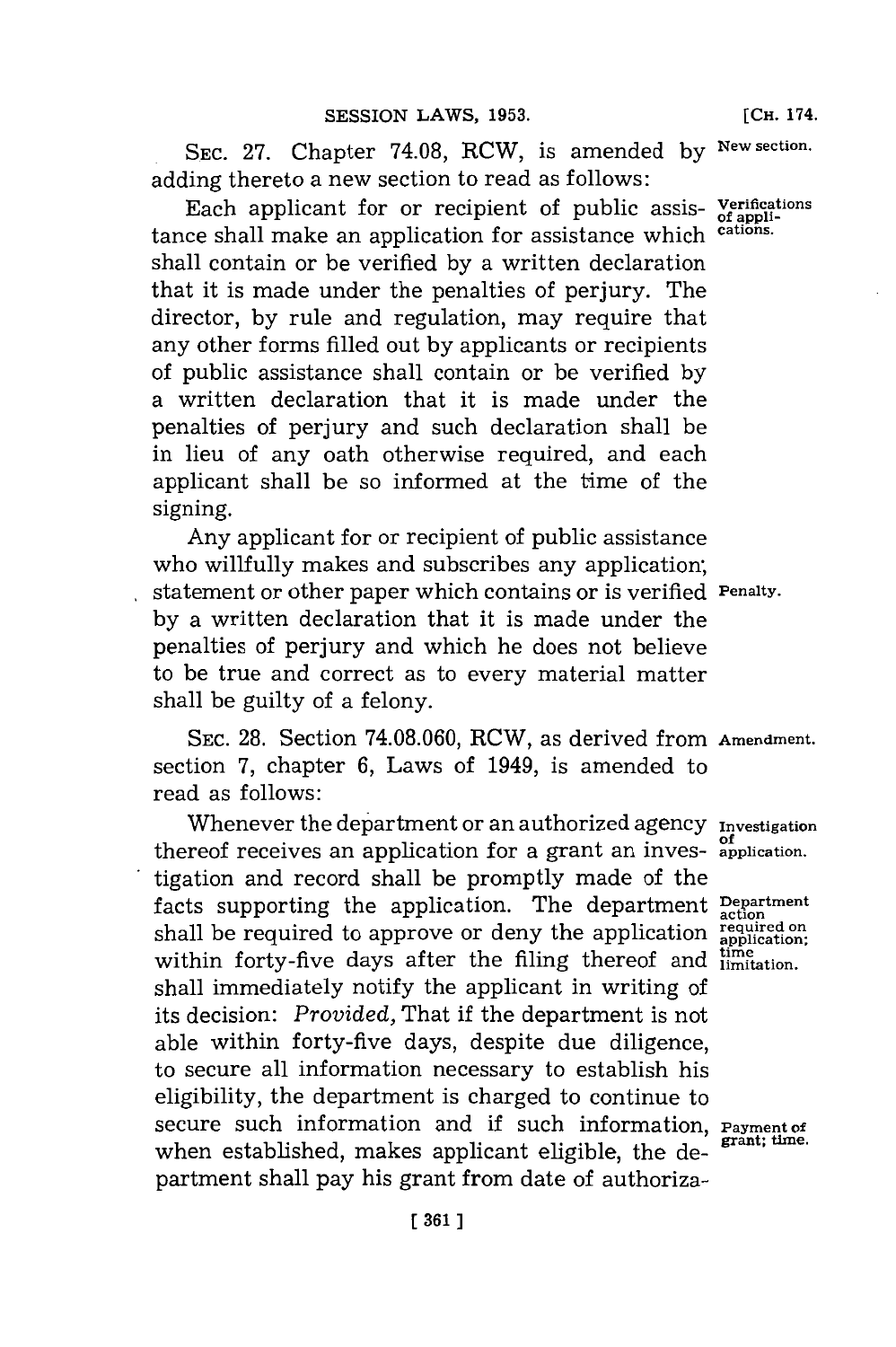tion, or forty-five days after date of application whichever is sooner.

**Applications prior to** Any person entitled to relief but under tempo- **eligibility.** rary disability from making application, or any person about to become sixty-five years of age or the parent of an unborn child who upon birth will become a dependent child may at any time after fortyfive days prior to the occurrence of any of said events make application as herein provided.

**program**

**New section. SEC. 29.** Chapter **74.08,** RCW, is amended **by** adding thereto a new section to read as follows:

Concurrent **Concurrent is assisted in the eligible to concurrently re-** assistance **ceive** assistance **from** more than one category of assistance ceive assistance from more than one category of<br>than one follows<sup>1</sup> assistance to meet his came weak. This than one **definition** federal-aid assistance to meet his own needs. This shall not be construed to prevent a recipient from receiving concurrently as grantee-relative assistance granted in behalf of legal dependents if his needs are not covered **by** assistance given to such dependents.

**conducted.**

**Amendment. SEC. 30.** Section **74.08.070,** RCW, as derived from section **8,** chapter **6,** Laws of 1949, is amended to read as follows:

**Fair hearing.** Any applicant or recipient feeling himself aggrieved **by** the decision of the department or any authorized agency of the department shall have the right to a **f** air hearing to be conducted **by** the director **Conducted** of the department or **by** a duly appointed, qualified **by depart- ment,** and acting supervisor thereof, or **by** an examiner especially appointed **by** the director for such purpose. **Where** The hearing shall be conducted in the county in which the appellant resides, and a transcript of the testimony shall be made and included in the record, the costs of which shall be borne **by** the department. Copy of **A** copy of this transcript shall be given the appellant **if** request for same is made in writing **by** the appellant or his attorney of record.

Time **imitation.** Any appellant who desires a fair hearing shall within sixty days after receiving notice of the de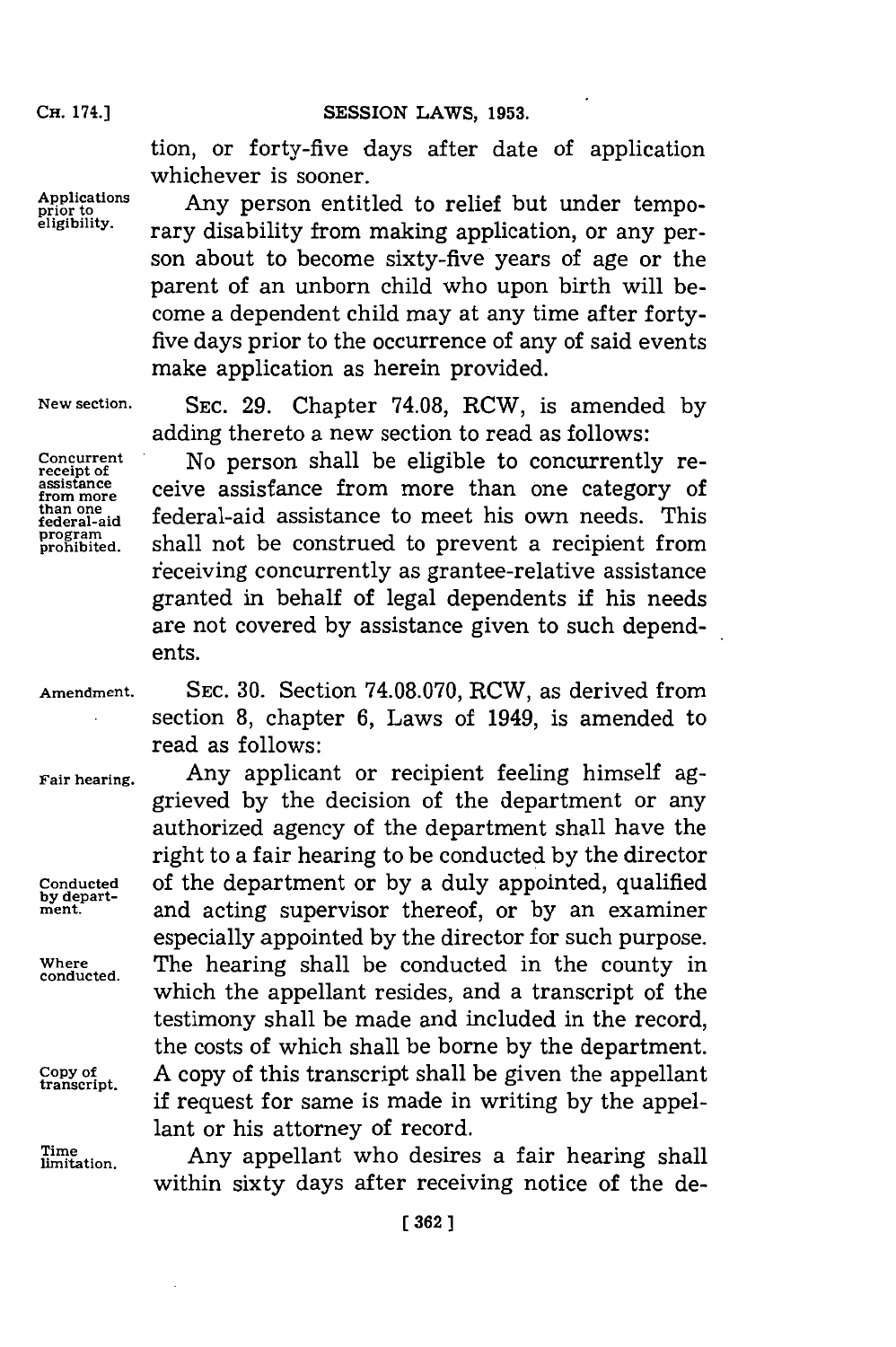cision of the department or an authorized agency of the department, file with the director a notice **of Notice.** appeal from the decision. It shall be the duty of the department upon receipt of such notice to set a **Date.** date for the fair hearing, such date to be not more than thirty days after receipt of notice. The department shall notify the appellant of the time and place **Notice of time and** of said hearing at least five days prior to the date **place.** thereof **by** registered mail or **by** personal service upon said appellant, unless otherwise. agreed **by** appellant and the department.

At any time after the filing of the notice of appeal with the director, any appellant or attorney Access to files and for appellant with written authorization or next **records** of **records** of of kin shall have the right of access to, and can examine any files and records of the department in the case on appeal.

It shall be the duty of the department within thirty days after the date of hearing to notify the **Notice of decision!** appellant of the decision of the director and the  $_{\text{limitation}}^{time}$ . failure to so notify the appellant shall constitute an affirmation of the decision of the department.

SEC. 31. Section 74.08.080, RCW, as derived from **Amendment.** section **9,** chapter **6,** Laws of 1949, is amended to read as follows:

In the event an appellant feels himself 'aggrieved **Appeal** by the decision rendered in the hearing provided for court. in the foregoing section, he shall have the right to appeal to the superior court of the county of his legal residence, which appeal shall be taken by a notice **Notice**. filed with the clerk of the court and served upon the director either **by** registered mail or **by** personal service within sixty days after the decision of the department has been affirmed or modified as provided in RCW **74.08.070.** Upon receipt of the notice of appeal, the clerk of the superior court shall immediately docket the case for trial and no filing fee shall be collected of the appellant.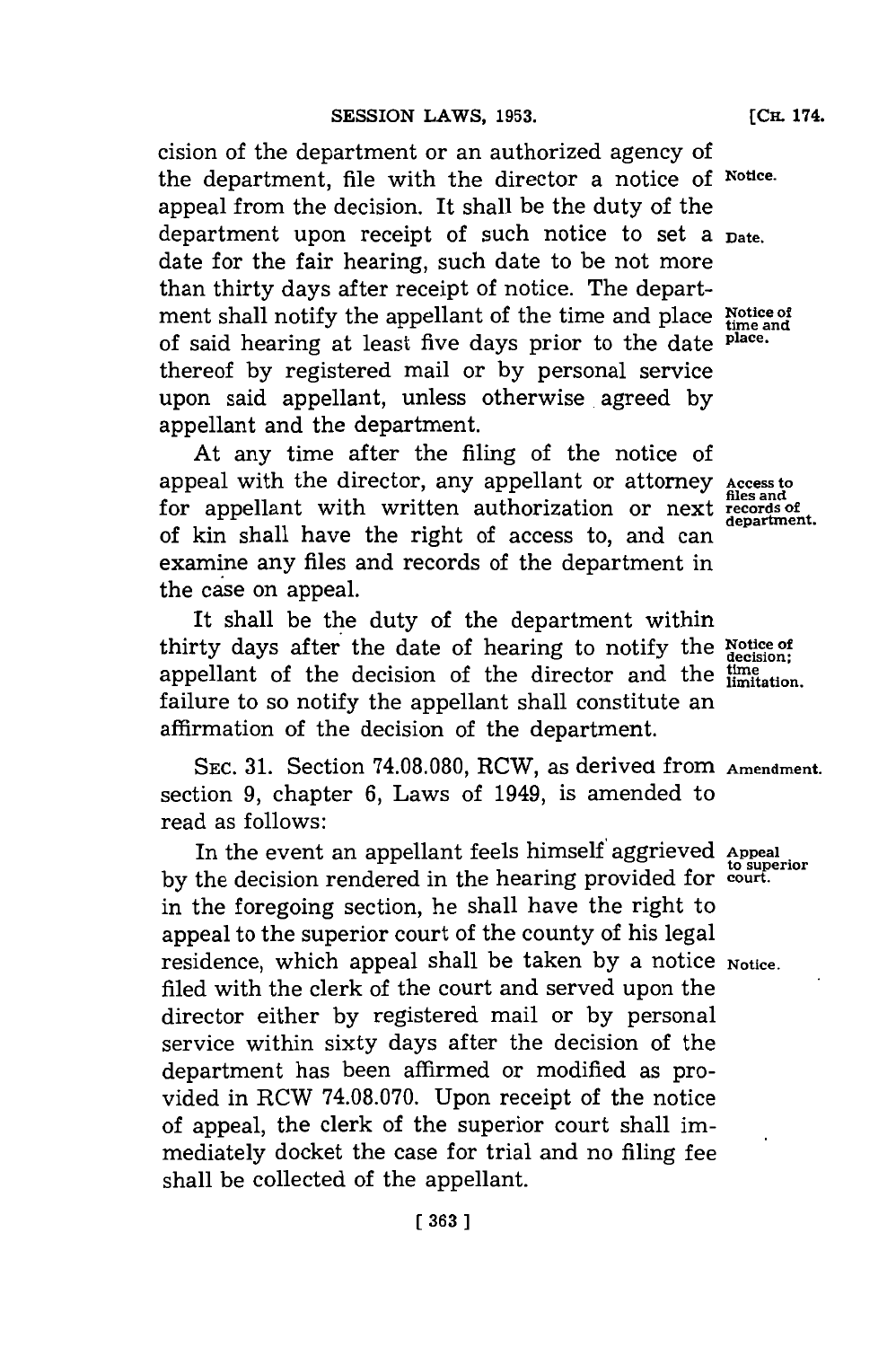**appellant,** of appeal, the director shall give the appellant a copy of the transcript of testimony adduced at the fair hearing and shall file with the clerk of the court

pleadings shall be necessary to bring the appeal to

 $\frac{Copy\ of}{transcript}$  Within ten days after being served with a notice **given to**

**Record filed,** the record of the case on appeal, and no further

director<br>conclusive.

**Decision** The court shall decide the case on the record. **on record.**

**Findings of** The findings of the director as to the facts shall **conclusive,** be conclusive unless the court determines that the evidence in the record preponderates against such findings.

**Judgment.** The court may affirm the decision of the director or modify or reverse any decision of the director where it finds the director has acted arbitrarily, capriciously, or contrary to law and remand the cause to the director for further proceedings in conformity with the decision of the court. Either party may appeal from the decision of the superior court Appeal to the supreme court of the state, which appeal shall to supreme **cosure** be taken and conducted in the manner provided **by** law or **by** the rules of court applicable to civil No appeal appeals: Provided, That no bond shall be required on any appeal under this act. In the event that either the superior court or the supreme court renders a decision in favor of the appellant, said appellant **Attorney's** shall be entitled to reasonable attorney's fees and **costs.** costs. If a decision of the director or of the court is made in favor of the appellant, assistance shall Effective be paid from date of the denial of the application, or date of assistance. **in the case of a recipient**, from the effective date of the decision from which he has appealed.

**Amendment. SEC. 32.** Section **74.08.120,** RCW, as derived from section **13,** chapter **6,** Laws of 1949, is amended to read as follows:

**"Funeral"~** The term "funeral" shall mean the proper preparation and care of the remains of a deceased person with needed facilities and appropriate memorial ser-

issue.

**fees and**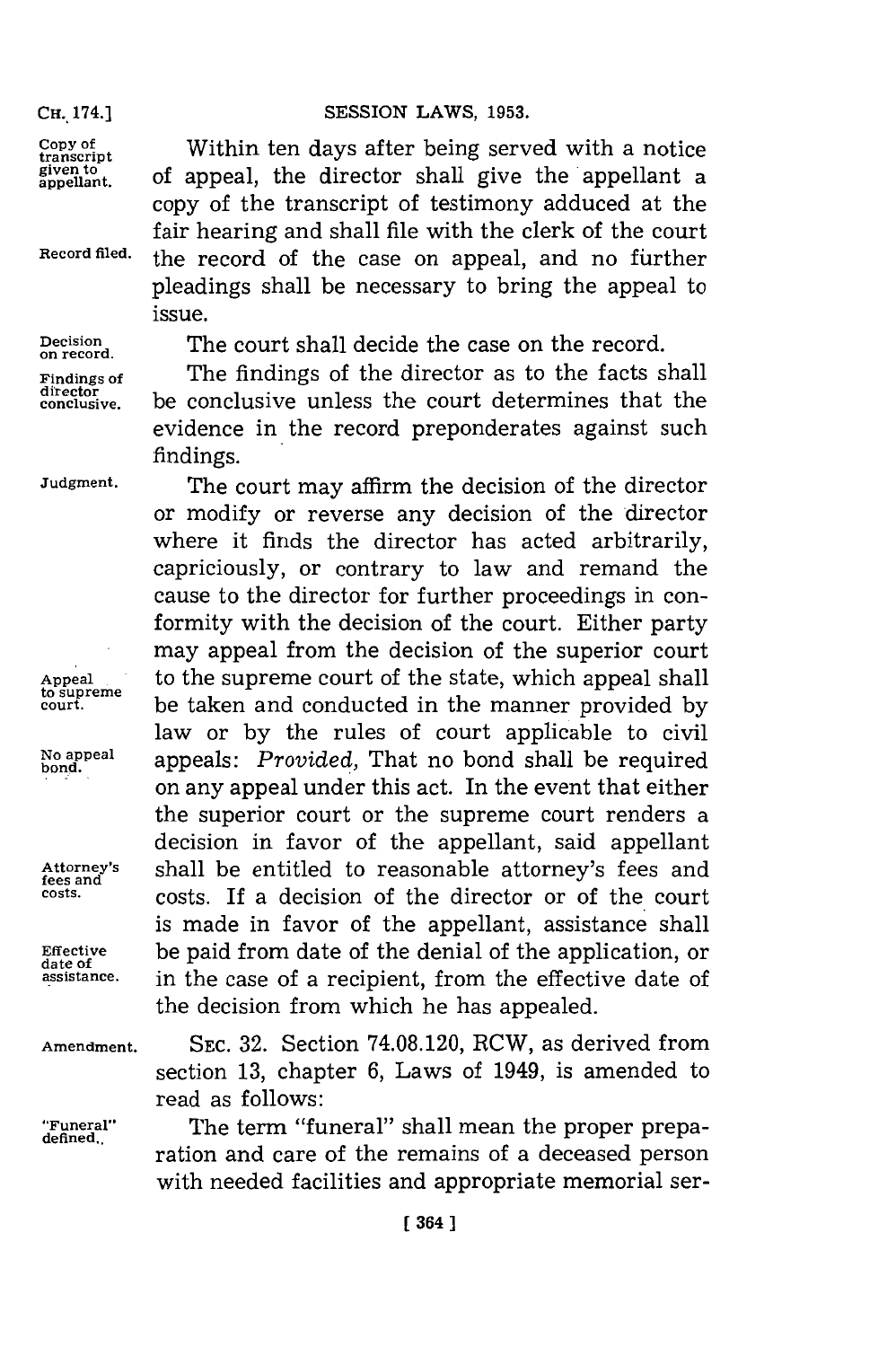#### **SESSION LAWS, 1953. LAWS LCH. LCH. LCH. LCH. LCH. LCH. LCH. LCH. LCH. LCH. LCH. LCH. LCH. LCH. LCH. LCH. LCH. LCH. LCH. LCH. LCH. LCH. LCH. LCH. LCH. LCH. LCH. LCH**

vices, including necessary costs of a lot or cremation and all services related to interment and the customary memorial marking of a grave.

The department is hereby directed through the **Funerals a** department county offices to assume responsibility for the funeral  $\frac{responents}{builty}$ . of deceased persons dying without assets sufficient to pay **for** the minimum standard funeral herein provided.

The department shall not pay more than cost for Cost of funerals. a minimum standard service rendered **by** each vendor. Payments to the funeral director and to the **Paynents** cemetery or crematorium will be made **by** separate vouchers. The standard of such services and the **Standard** uniform amounts to be paid shall be determined **by** the department after giving due consideration to such advice and counsel as it shall obtain from the trade associations of the various vendors and related state departments, agencies and commissions. The payments made by the department shall not be sub- supplemenject to supplementation by the relatives or friends **minimum**<br>of recipients. Whenever relatives or friends provide allowed. of recipients. Whenever relatives or friends provide for other than the minimum standard service authorized, the state shall not participate in the payment of any part of the cost.

SEC. 33. Chapter 74.08, RCW, is amended by New section. adding thereto a new section to read as follows:

Public assistance shall not be granted under this **Transfer** of I done assistance shall not be granted under this property.<br>act to any person who has made an assignment or assistance transfer of property for the purpose of rendering **authorized.** himself eligible for assistance under this act. Any person who shall have transferred or shall transfer **Same; within two** any real or personal property or any interest in **years of** any rear or personal property or any interest in *years of* property within two years of the date of application application. for public assistance without receiving adequate monetary consideration therefor, or any person who after becoming a recipient transfers any property or **Same; transfer** any interest in property without the consent of the **recipient**. director, shall be ineligible for public assistance for

**of services.**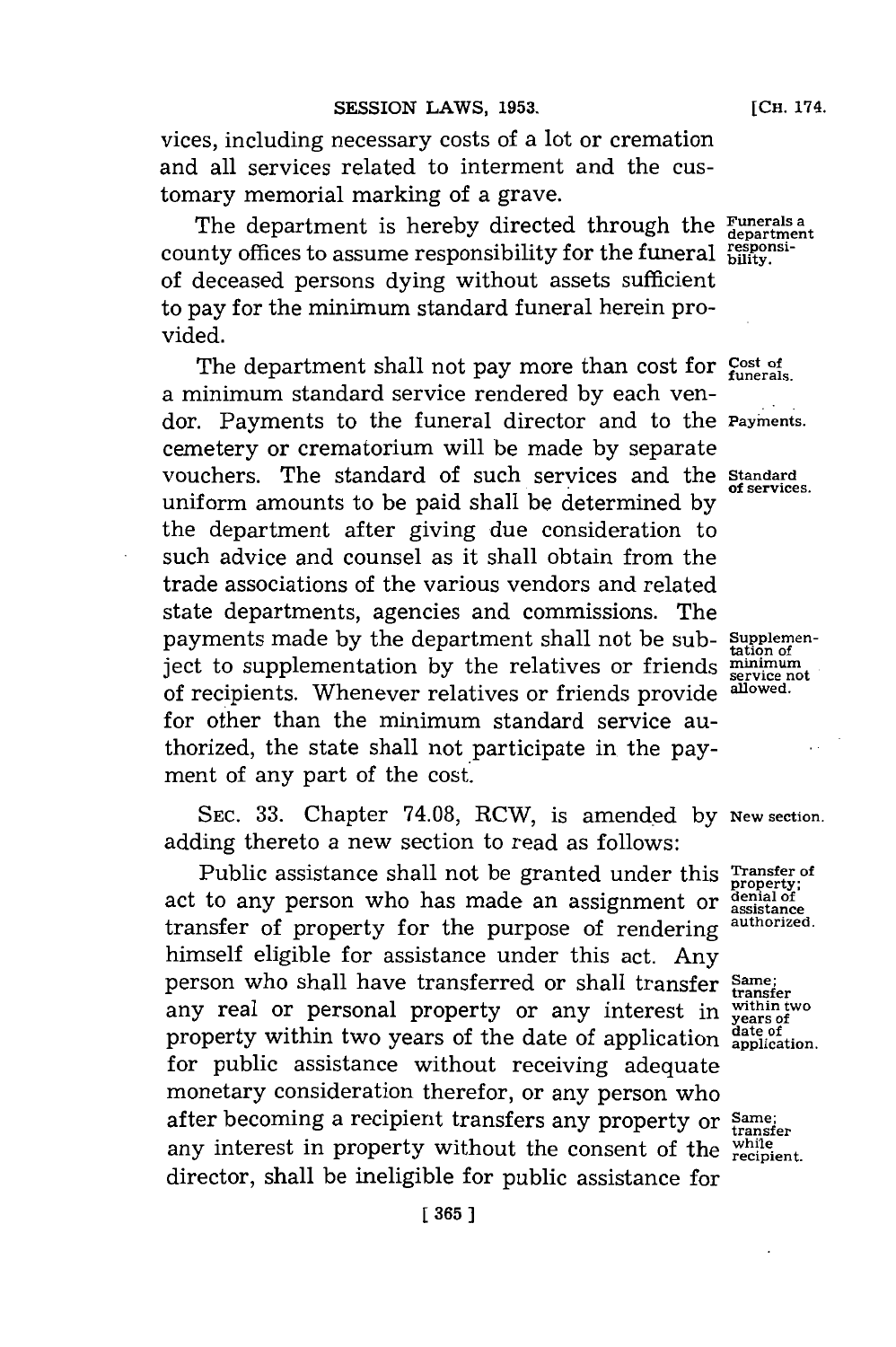a period of time during which the reasonable value of the property so transferred would have been adequate to meet his needs under normal conditions of **Exceptions** living: *Provided,* That the director is hereby authorized to allow exceptions in cases where undue hardship would result from a denial of assistance.

**allowed.**

**Amendment. SEC.** 34. Section **74.08.300,** RCW, as derived from section **13,** chapter **182,** Laws of **1935,** is amended to read as follows:

Property, **If, at any time during the continuance of public<br>etc. received<br>dury recipient; assistance, the recipient thereof becomes possessed Property,** If, at any time during the continuance of public<br>tec., received<br>duty to distribution of any property, resources or income in excess of<br>report. of any property, resources or income in excess of the amount previously declared to the department, it shall be the duty of the recipient to notify the department within thirty days of the receipt or possession of such property, income or resource. Any assistance granted after the recipient has come into possession of such property, resource or income in excess of his need, and which was not reported within  $Deducted$  thirty days, may be deducted from subsequent assistingmental. tance payments to the recipient or may be recovered **Recovery by by** the state department **by** a civil action instituted **by** the attorney general.

from grant.

**etc., of total amount**

**Amendment.. SEC. 35.** Section 74.04.300, RCW, as derived from section **27,** chapter **216,** Laws of **1939,** is amended to read as follows:

**Concealing.** If a recipient receives public assistance for which resources by recipient; he is not eligible, or receives public assistance in an total amount<br>of assistance<br>paid becomes<br>debt due the<br>becomes **by** reason of the possession of or having come into paid becomes by reason of the possession of or having come into state. possession of any resources which he fails to disclose to the department, or conceals resources such as cash in hand, bank accounts, savings accounts, cash income, or any other kind of resources, the total amount of such assistance paid to such recipient shall be a debt due the state and the attorney general shall Recovery. **prosecute an action to recover the amount thereof in**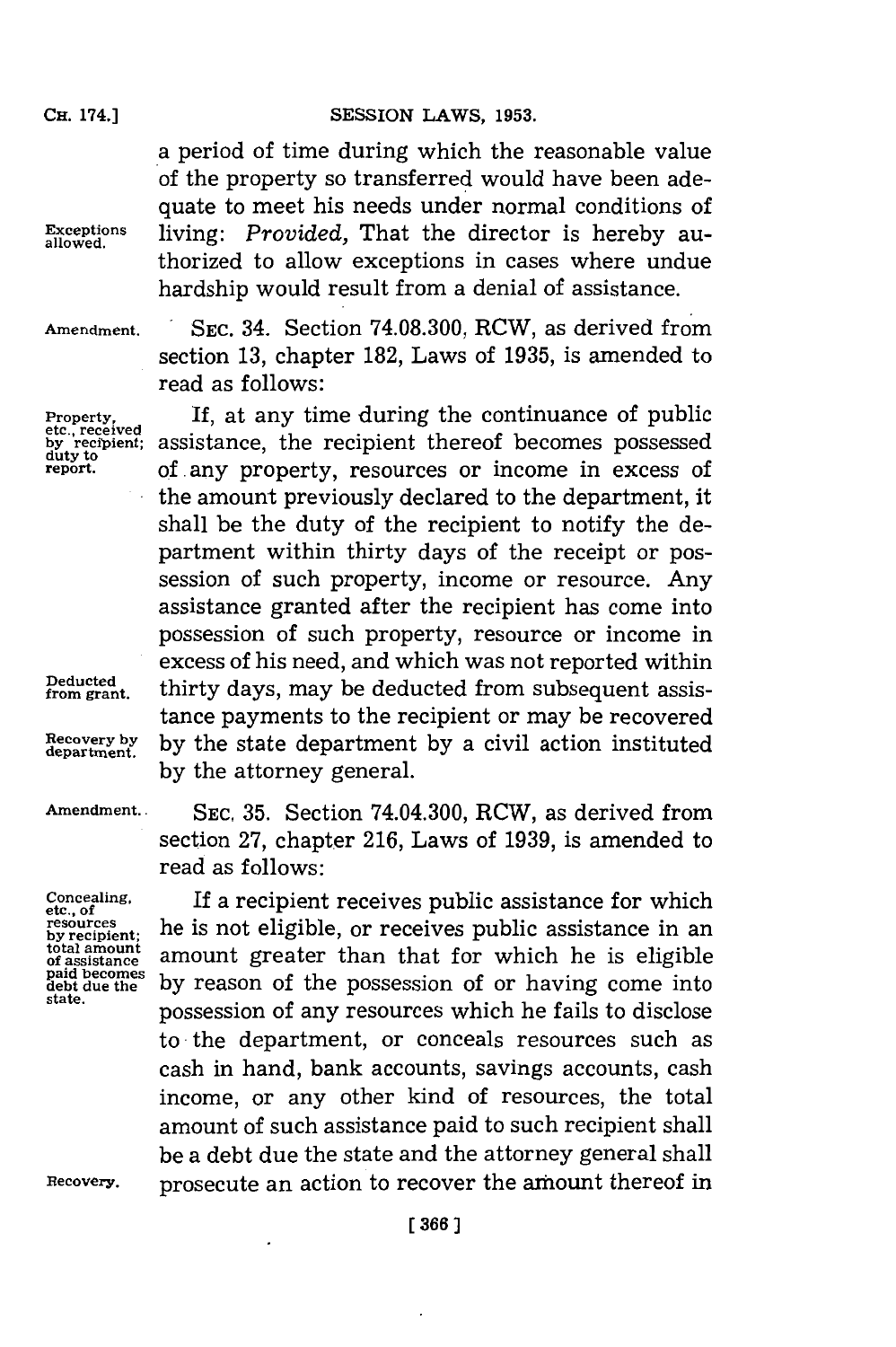a civil action against such recipient, his heirs, executors, or assigns.

**SEC. 36.** 'Chapter **74.08,** RCW, shall have added **New section.** thereto a new section to read as follows:

Upon the death of a person who has been a re- Recovery of cipient of old age assistance the total amount paid of recipient. under the provisions of this act shall be a debt due the state and a claim for said debt shall be filed in accordance with RCW 11.40.010, and as hereafter amended: *Provided,* That if the heirs, devisees or legatees of any recipient of old age assistance shall demonstrate to the satisfaction of the probate court **Exception.** that they were financially unable to render him support during the period in which he was such a recipient, the amount paid under the provisions of this act shall not be a debt due the state, and said heirs, devisees or legatees shall take free of any such claim.

Procedure for the allowance of such claims shall **Procedure.** be in accordance with chapter 11.40, RCW, and as hereafter amended, and shall be subject to chapter **11.52,** RCW, and as hereafter amended.

The claim of the state shall have preference to **Preferred** the claims of all unsecured creditors, except funeral **claim.** expenses, expenses of last sickness and of administration.

Such claims shall not be enforced against any *Claims* real estate while it is occupied by the surviving estate spouse or dependent children of the recipient, unless **surviving** spouse or dependent critician of the recipient, unless spouse or<br>it becomes necessary for the state to protect its dependent position as against another creditor or creditors, but the statute of limitations shall be tolled as to the state and the time that the collection is prohibited **Statute of** *imitations*. under this section shall not be a part of the time limited for the commencement of action. **All** recov- **Recoveries; how** eries under this act shall be distributed between the **distributed.** county, state and federal government, respectively,

**[ 367]1**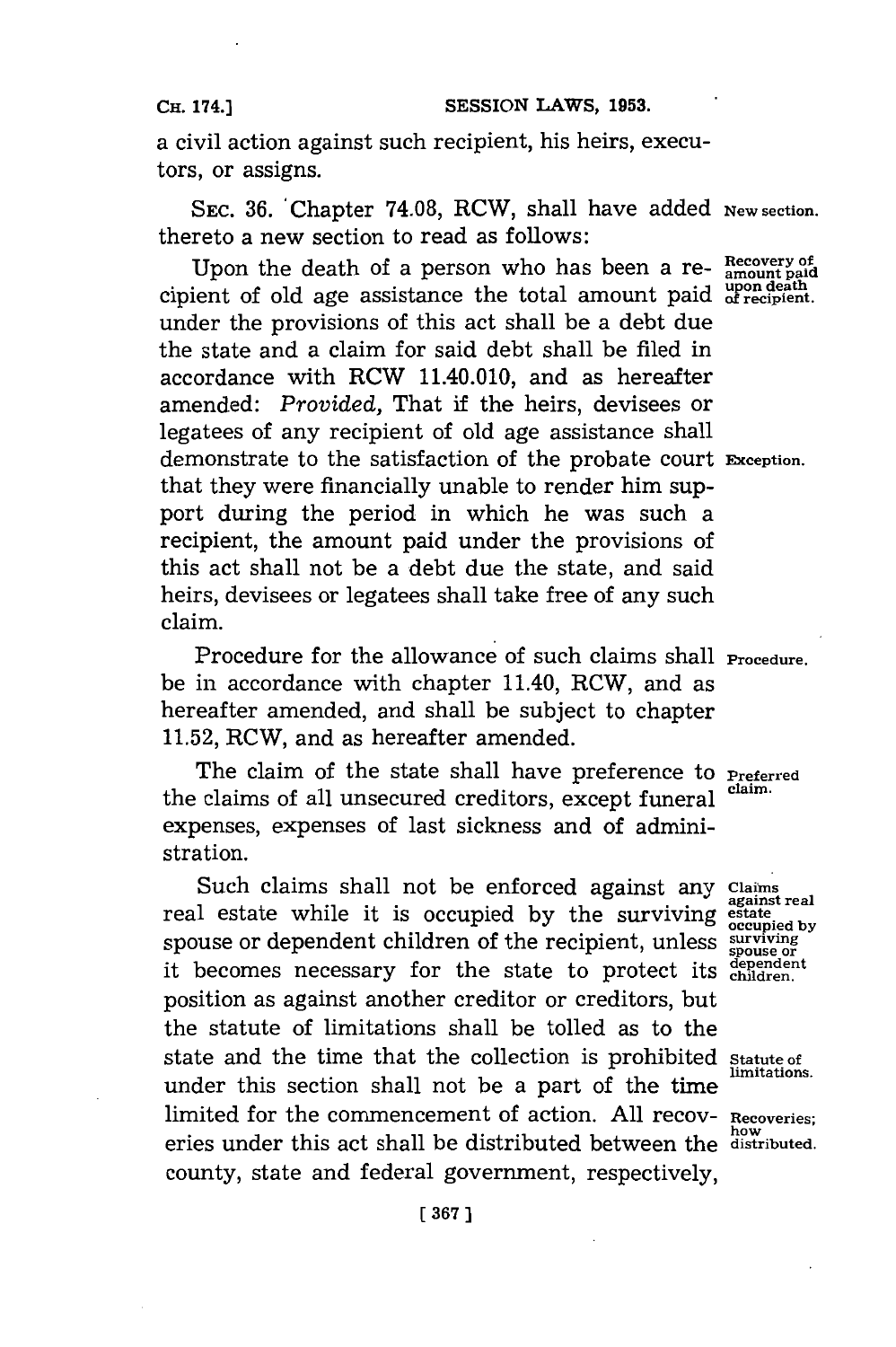in the proportion they have contributed assistance to such recipient.

The provisions of this section shall, also apply to any person or his estate receiving benefits of any public assistance which materially improved or benefited any real estate owned **by** the recipient while benefiting from public assistance under this act or at his death.

**inadequate**

 $rescind.$ 

**New section. SEC. 37.** Chapter **74.08,** RCW, shall have added thereto a new section to read as follows:

**Deeds for** When the consideration for a deed executed and prima facie delivered by a recipient is not paid, or when the con-<br>prima facie delivered by a recipient is not paid, or when the con-<br>fraudulent. addention does not approximate the fair cash market sideration does not approximate the fair cash market value of the property, such deed shall be prima facie fraudulent as to the state. The attorney general upon Suit to **request of the director shall file suit to rescind such** transaction except as to subsequent bona fide purchasers for value. In the event that it be established **by** judicial proceedings that a fraudulent conveyance occurred, the value of any public assistance which may have been furnished may be recovered in any proceeding from the recipient or his estate.

section 12, chapter **182,** Laws of **1935,** is amended to

**Amendment. SEC. 38.** Section 74.08.290, RCW, as derived from

read as follows:

in need thereof.

**Suspension** The department is hereby authorized to suspend **of public assistance,** temporarily the public assistance granted to any per-

**Not in need,** son for any period during which such person is not

**Imprison-** If a recipient is convicted of any crime or offense, **ment.** and punished **by** imprisonment, no payment shall be made during the period of imprisonment.

**New section. SEC. 39.** Chapter **74.08,** RCW, is amended **by** adding thereto a new section to read as follows:

**Recipients** No assistance payments shall be made to recipi**state. lightlergerify** ents living outside the state of Washington unless in the discretion of the director there is sound social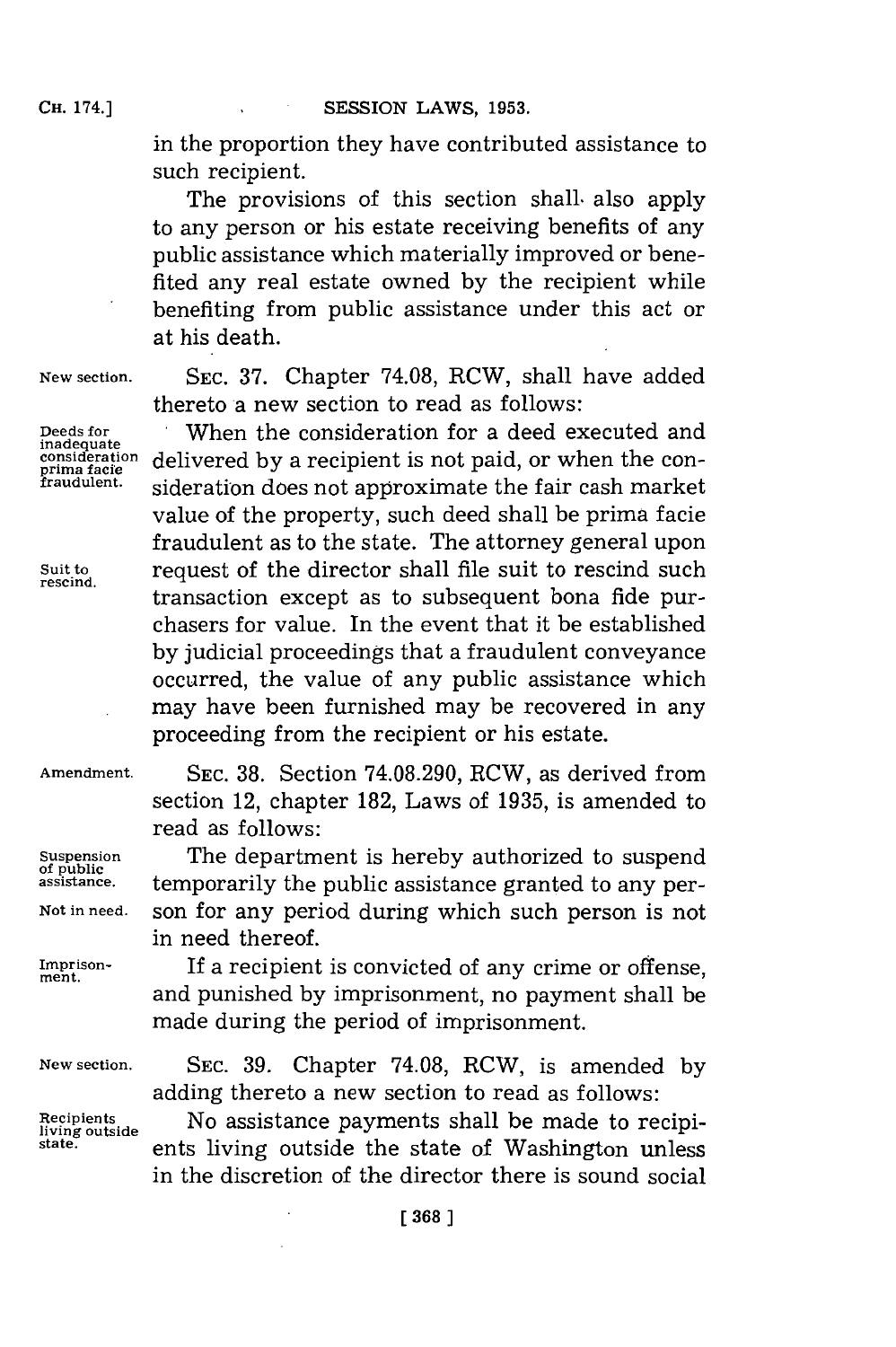reason for such out-of-state payments: *Provided,* That the period for making such payments when authorized shall not exceed the length of time required to satisfy the residence requirements in the other state in order to be eligible **for** a grant in the same category of assistance as the recipient was eligible to receive in Washington.

**SEC.** 40. Section **74.08.280,** RCW, as derived from **Amendment.** section **10,** chapter **182,** Laws of **1935,** as last amended **by** section **7,** chapter **156,** Laws of **1937,** is amended to read as follows:

If any person receiving public assistance is, on  $P_{\text{a} \text{y} \text{means}}$  togethermore of non-table witnesses, found ince incapable of the testimony of reputable witnesses, found inca- $\frac{\text{incapable}}{\text{self-care}}$ pable of taking care of himself or his money, the director may direct the payment of the installments of public assistance to any responsible person or corporation or to a legally appointed guardian for his benefit: *Provided*, That if the state requires the **Department** appointment of a guardian for this purpose the de- ship use of guardianpartment shall pay all costs and reasonable fees as fixed **by** the court.

**SEC.** 41. Section **74.08.330,** RCW, as derived from **Amendment.** section 20, chapter **182,** Laws of **1935,** as last amended **by** section **1,** chapter **17,** Laws of **1951,** second extraordinary session, is amended to read as follows:

**(1)** Any person who **by** means of a wilfully false **Fraud in** statement or representation, or by impersonation, or other fraudulent device, or failure to reveal resources as required **by** law, obtains, or attempts to obtain, or aids or abets any person to obtain any public assistance to which he is not entitled or greater public assistance than that to which. he is justly entitled shall be guilty of larceny. **Penalty Penalty**.

(2) Any person who **by** means of a wilfully false statement or representation or by impersonation or **Fraud in** transferring other fraudulent device aids or abets in buying, real<br>selling, or in any other way disposing of the real property of a recipient of public assistance without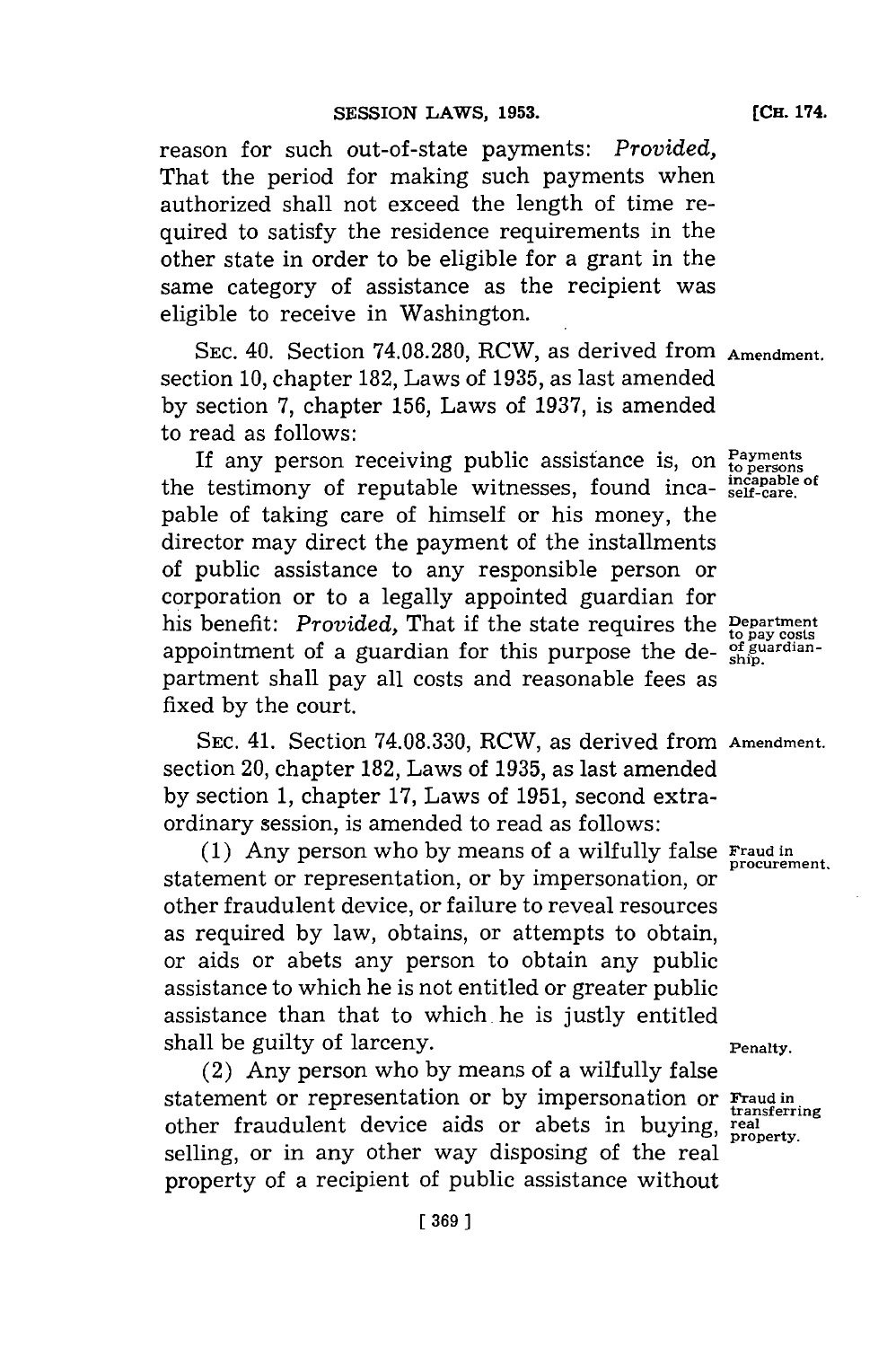**Penalty.** the consent of the director shall be guilty of a gross misdemeanor.

**Amendment. SEC.** 42. Section **74.08.278,** RCW, as derived from section **1,** chapter **261,** Laws of **1951,** is amended to read as follows:

In order to comply with federal statutes and regulations pertaining to federal matching funds and to provide for the prompt payment of initial grants and adjusting payments of grants the director is authorized to make provisions for the cash payment **Central** of assistance **by** the director or county administra- **operating fund.** tors **by** the establishment of a central operating fund. **Source.** The director may establish such a fund with the approval of the state auditor from moneys appropriated to the department for the payment of general assistance in a sum not to exceed one million dollars. **Deposit.** Such funds shall be deposited as agreed upon **by** the director and the state auditor in accordance with the laws regulating the deposits of public funds. Such security shall be required of the depository in connection with the fund as the state treasurer  $\begin{minipage}{14cm} \begin{tabular}{ll} \bf{Biennial} & \bf{may prescribe.}\end{tabular} & \bf{Moneys remaining in the fund shall} \end{tabular}$ be returned to the general fund at the end of the biennium, or an accounting of proper expenditures from the fund shall be made to the state auditor. **All** expenditures from such central operating fund shall **Reimburse-** be reimbursed out of and charged to the proper **ment of** program appropriated by the use of such forms and vouchers as are approved **by** the director of the Expenditures department and the state auditor. Expenditures audited.<br>audited. **from such fund shall** be sudited by the director of **audited,** from such fund shall be audited **by** the director of the budget and the state auditor from time to time and a report shall be made **by** the state auditor and the director as are required **by** law.

moneys or<br>a**c**counting.

**Amendment. SEC.** 43. Section 74.04.150, RCW, as derived from section **10,** chapter **216,** Laws of **1939,** as last amended **by** section 2, chapter **172,** Laws of 1943, is amended to read as follows:

**[ 370]1**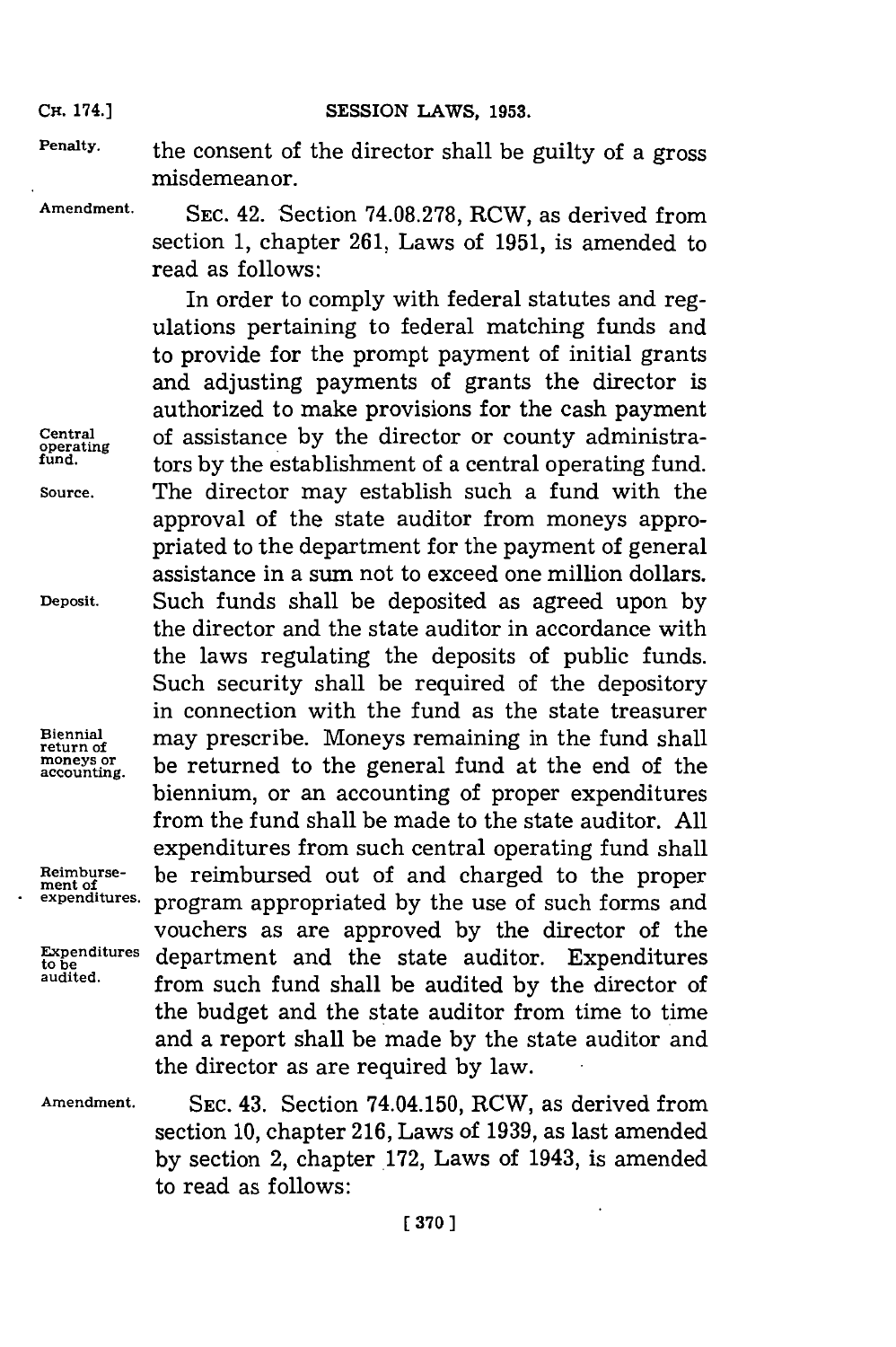The state shall levy annually a tax not to exceed State levy<br>a mills upon the assessed valuation of all taxable assistance. two mills upon the assessed valuation of all taxable property within the state for public assistance purposes.

SEC. 44. Section 74.12.130, RCW, as derived from **Amendment.** section **6,** chapter 114, Laws of **1937,** as last amended **by** section **1,** chapter **260,** Laws of 1947, is amended to read as follows:

The department shall:

**(1)** Cooperate with the federal government, its **Child welfare** agencies or instrumentalities, in developing, administering, and supervising a plan for establishing, extending aid to, and strengthening services for the protection and care of homeless, dependent, and neglected children, and children in danger of becoming delinquent;

(2) Accept custody of children and provide for **custody of** the care of children in need of protective services, need. directly or through its agents, following, in general, the policy of using properly approved private agency services for the actual care and supervision of such children in so far as they are available, paying for care of such dependent children as are accepted **by** the department as eligible for support at a reasonable rate established **by** the department; and

**(3)** Receive and expend all funds made available **Funds from federal by** the federal government, the state or its political **government.** subdivisions for such purposes.

**SEC.** 45. Section **74.16.180,** RCW, as derived from **Amendment.** section 4, chapter **132,** Laws of **1937,** as last amended **by** section **15,** chapter **166,** Laws of 1949, is amended to read as follows:

The department may maintain or cause to be **Vocational** maintained, in cooperation with the division of vo- **training for the blind** cational rehabilitation of the state board of vocational **services.** education, services for vocational aid and training the objects of which shall be: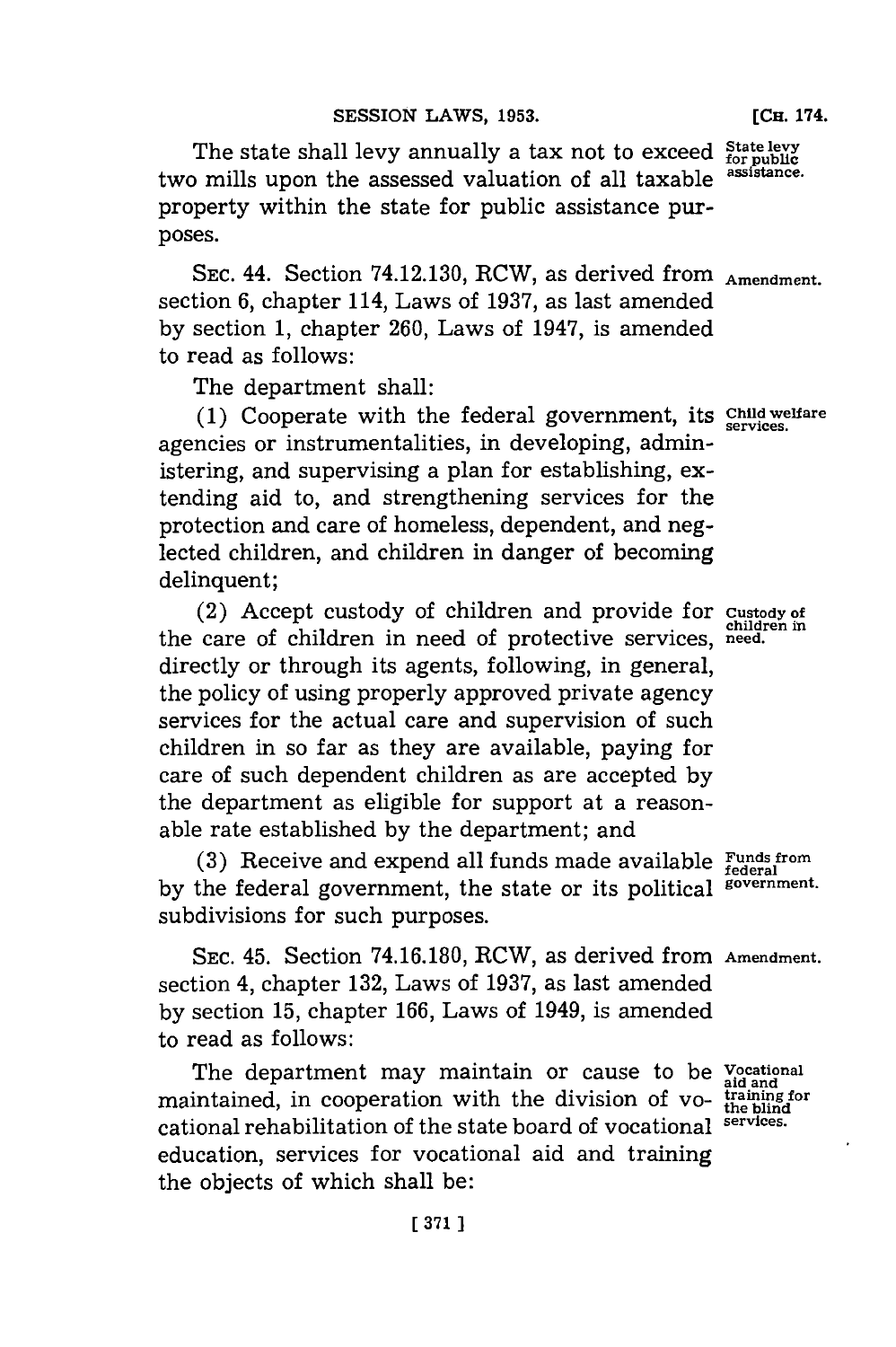ness enterprises in accordance with the abilities and

interests of the applicant therefor;

**plaement. (1)** To place blind persons in jobs and/or busi-

Home (2) To teach blind persons trades or occupations which may be followed in their homes and to assist them in whatever manner may seem advisable in disposing of the products of their home industries;

Training (3) To establish and/or maintain one or more<br>schools or workshops.<br>workshops. training schools and/or workshops to toogh blind. **workshops.** training schools and/or workshops to teach blind persons trades or occupations when such training is feasible and will contribute to the efficiency and/or self-support of such blind person and to devise means for the sale and distribution of the products thereof; **Special** (4) To arrange for special education and/or education or (4) To arrange for special education and/or <br> **training** training in the trades business or professions under **training,** training in the trades, business or professions under a vocational plan, and if the same cannot be obtained within the state arrangements shall be made for such purposes outside of the state. Living mainte-

nance during the period of such education and/or training within or without the state shall be furnished where there is need;

**Furnish (5) To aid individual blind persons or groups of materials or <br>machinery. blind persons to become self-supporting by furnish**ing materials and/or machinery to them, and/or **by** providing them with financial assistance to enable them to take advantage of all laws of the United States providing assistance and aid to the blind, in the form of matching funds, and also

Home<br>teaching. (6) To provide home visitation and home teaching of subjects which will assist blind persons in the ease and enjoyment of daily living.

**Amendment. SEC.** 46. Section **74.16.190,** RCW, as derived from section **5,** chapter **132,** Laws of **1937,** as last amended **by** section **1,** chapter **75,** Laws of **1939,** is amended to read as follows:

> The department may create an operating fund of fifteen thousand dollars from any money appropriated for the blind to be used to create a home indus-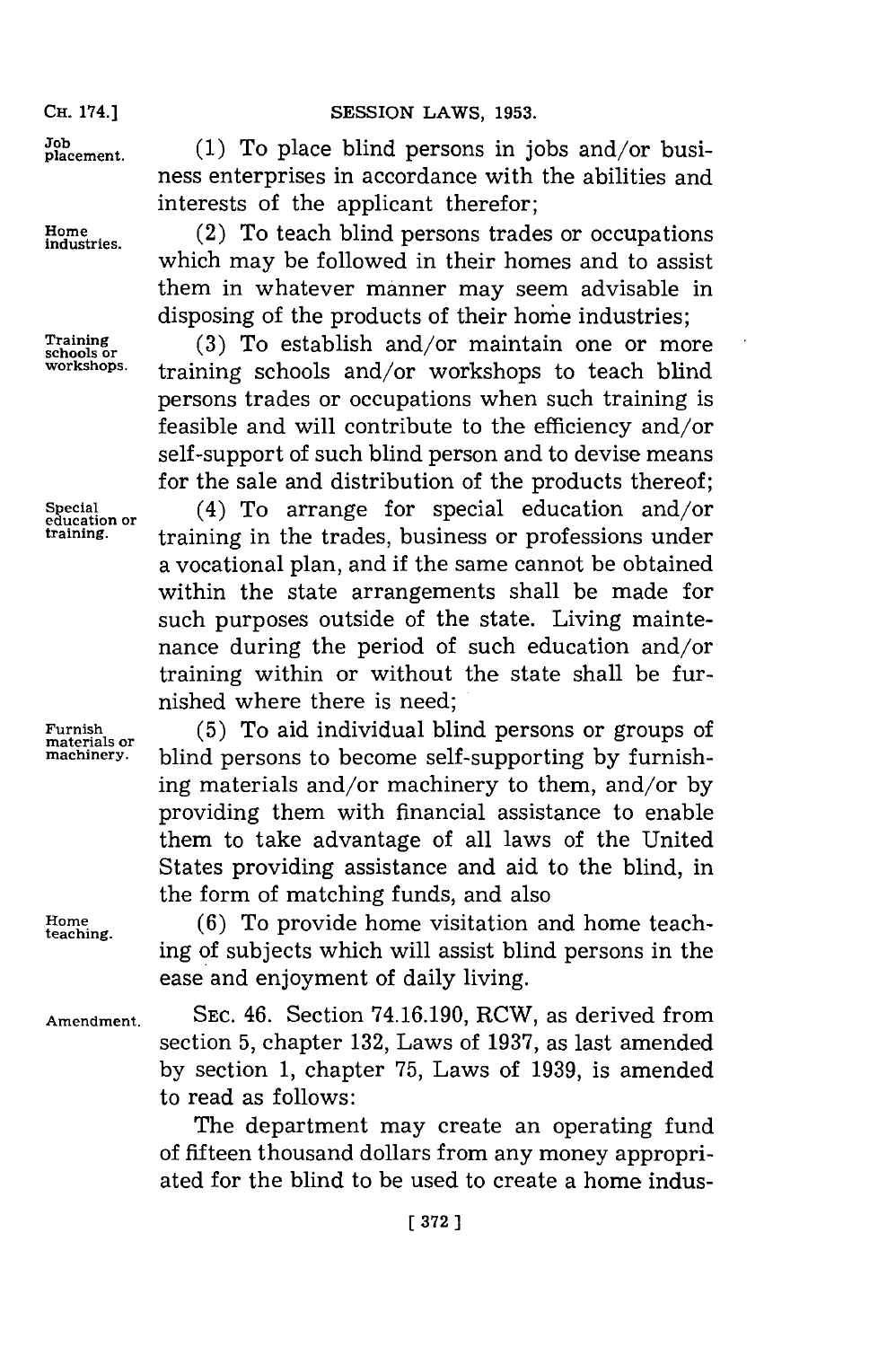#### **SESSION LAWS, 1953.** [CH. 174.

tries revolving fund for the purpose of advancing **Home** *industries* the cost of production and wages for the blind en- $_{\text{fund.}}^{\text{revolving}}$ gaged in industry under the supervision of the department and to promote the sale of articles produced **by** such industry. **All** moneys received from the sale of articles produced in industries of the blind under the supervision of the department shall be deposited in the home industries revolving fund.

**SEC.** 47. Chapter 243, Laws of **1951** (uncodified) **Repealing clause.** is hereby repealed and the fund created thereby is hereby abolished. In the event that said fund contained any moneys, the same shall be transferred to the state general fund.

**SEC.** 48. The department of public assistance **Department** which is hereby created shall succeed to the rights **assistance**<br>extending the rights **of public** and functions of the pre-existing department of social security.

**SEC.** 49. Section 43.18.040, RCW, as derived from **Amendment.** section 12, chapter **11,** Laws of **1937,** is amended to read as follows:

The director of public assistance shall be the **Director**<br>responsible state officer for the administration of, administer<br>and the disbursement of all funds which may be funds. received **by** the state in connection with, old age assistance, aid to dependent children, aid to the blind, services for crippled children, child welfare services, vocational rehabilitation, and all other matters included in the federal social security act approved August 14, **1935,** or as the same may be amended, excepting those required to be admin- **Exceptions.** istered **by** the department of education or the state board of vocational education and those required to be administered and disbursed in connection with public health services such as communicable disease control, maternal and child health, sanitation, and vital statistics services.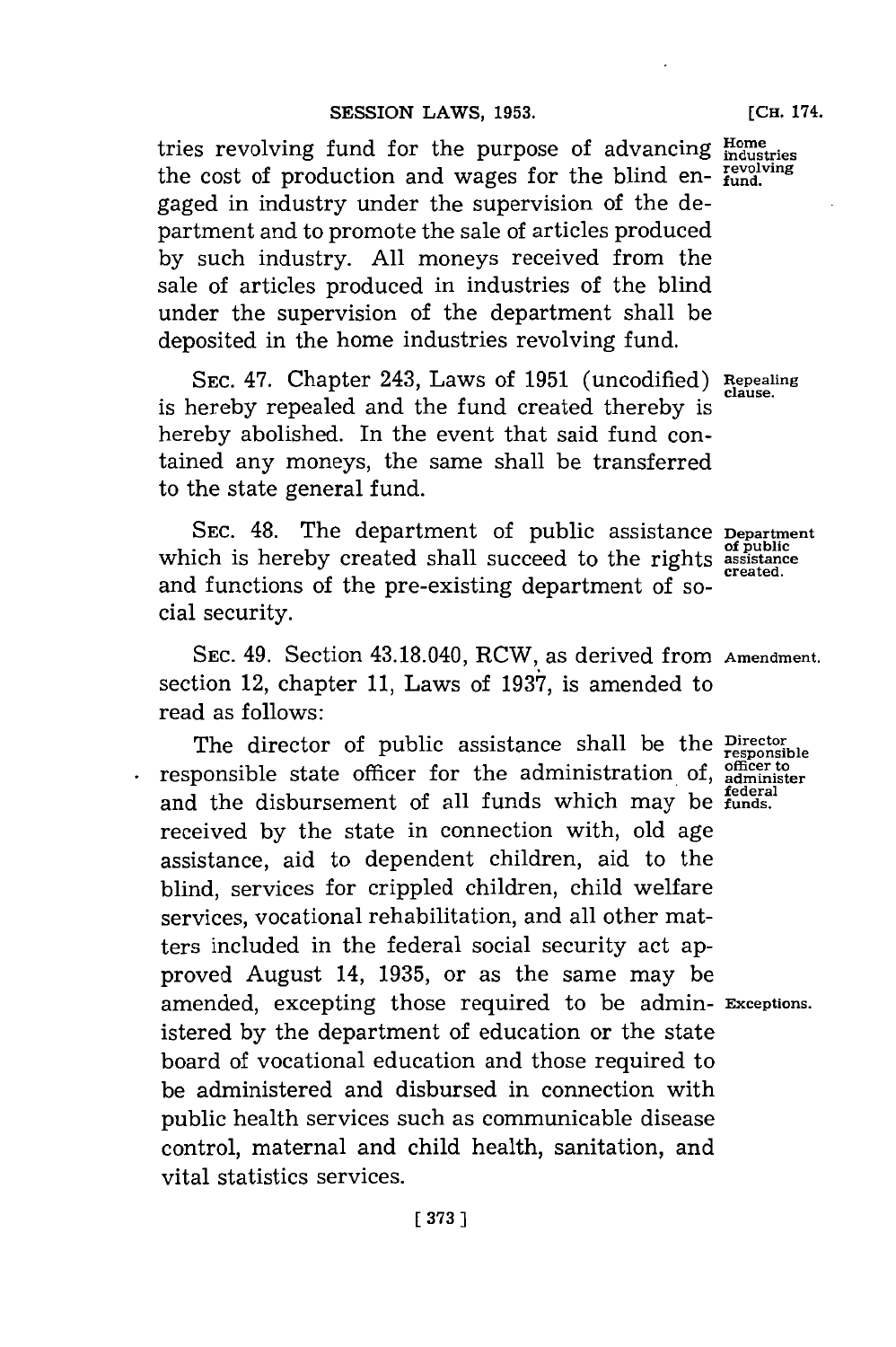accounting as may be required **by** the federal agency

having authority in the premises.

Reports and **He shall make such reports and render such** accounting.

Director SEC. 50. In furtherance of the policy of this state to issue<br>rules and the cooperate with the federal government in the regulations to cooperate with the federal government in the **for quality**<br>for federal **programs** included in this act the director shall issue<br>matching<br>matching<br> $\frac{1}{2}$  and  $\frac{1}{2}$  is and  $\frac{1}{2}$  is actually is a mean because programs matching **such rules and regulations as may become necessary** to entitle this state to participate in federal matching funds unless the same be expressly prohibited **by** this act. Any section or provision of this act which may be susceptible to more than one construction Construction shall be interpreted in favor of the construction most likely to satisfy federal laws entitling this state to receive federal matching funds for the various programs of public assistance.

Partial SEC. 51. If any portion of the title, section, sub**invalidity,** division of a section, paragraph, sentence, clause or word of this act for any reason shall be adjudged invalid, such judgment shall not affect, impair or invalidate the remainder of this act, but shall be confined in its operation or effect to the title, section, subdivision of a section, paragraph, sentence, clause, or word of the act directly involved in the controversy in which such judgment shall have been rendered.

> It is hereby expressly declared that had any section or combination of sections, subdivision of a section, paragraph, sentence, clause, or word or the application thereof as to any person or class of persons which may be declared invalid, been eliminated from the act at the time the same was considered, the act would have nevertheless been enacted with such portions eliminated.

**Repealing SEC. 52.** The following sections are repealed: **clause.** Section 74.04.090, RCW, being section **1,** chapter **172,** Laws of 1943; section 74.04.100, RCW, being a part of section **8,** chapter **216,** Laws of **1939;** section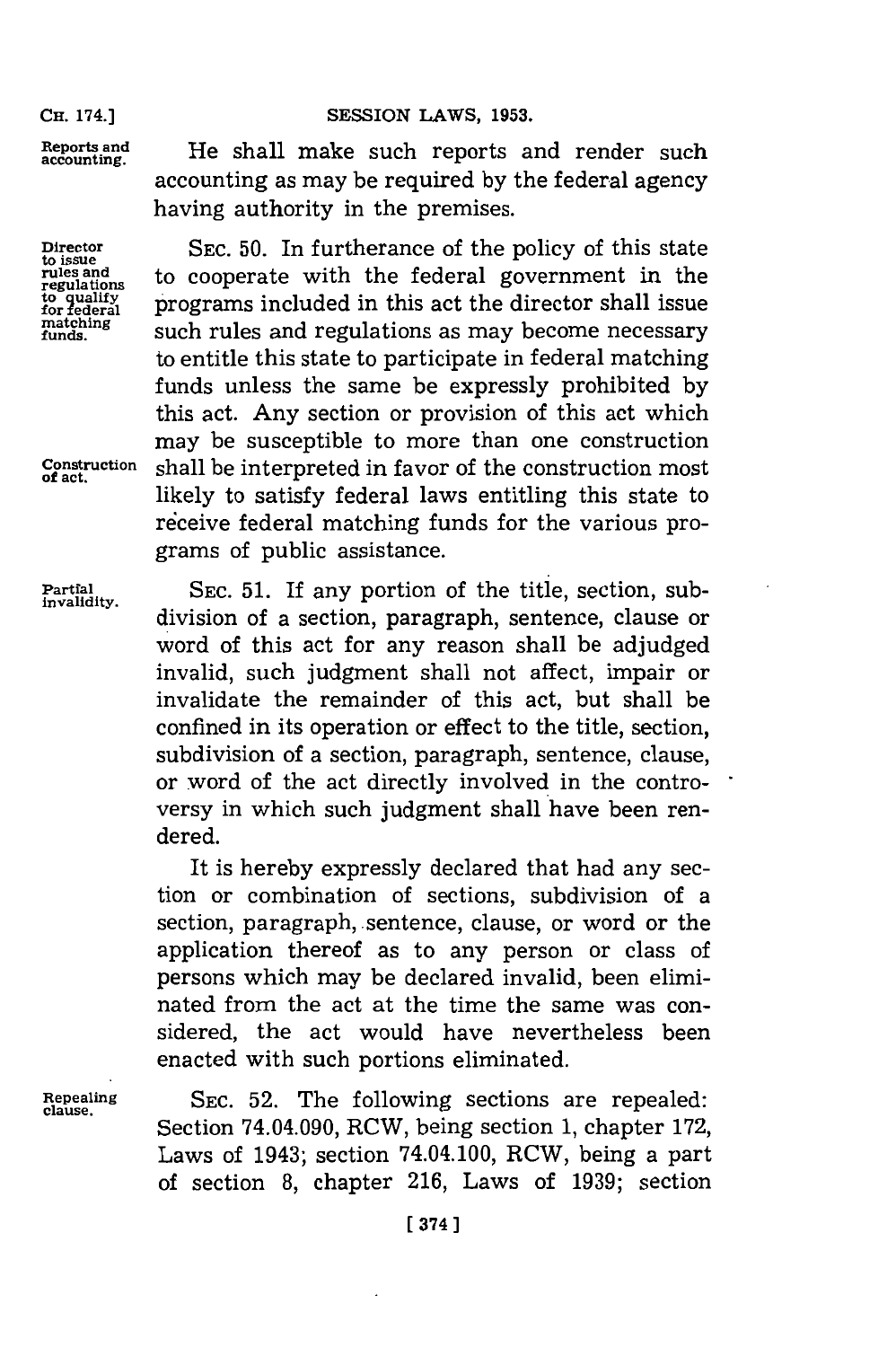**[CH. 174.**

74.04.110, RCW, being a part of section **8,** chapter **216,** Laws of **1939;** section 74.04.130, RCW, being section **9,** chapter **216,** Laws of **1939;** section 74.04.140, RCW, being section **11,** chapter **180,** Laws of **1937;** section 74.04.160, RCW, being a part of section 2, chapter **172,** Laws of 1943; section 74.04.170, RCW, being section **3,** chapter **172,** Laws of 1943; section 74.04.190, RCW, being section **13,** chapter **216,** Laws of **1939;** section 74.04.220, RCW, being section **16,** chapter **216,** Laws of **1939;** section 74.04.240, RCW, being section **18,** chapter **216,** Laws of **1939;** section 74.04.255, RCW, being section **1,** chapter 21, Laws of **1951,** second extraordinary session; section 74.04- **.260,** RCW, being section 20, chapter **216,** Laws of **1939;** section 74.04.320, RCW, being a part of section **29,** chapter **216,** Laws of **1939;** section 74.16.010, RCW, being section **6,** chapter **132,** Laws of **1937;** section 74.16.020, RCW, being section **7,** chapter **132,** Laws of **1937;** section **74.16.050,** RCW, being section **3,** chapter **170,** Laws of 1941;' section **74.16.060,** RCW, being section **11,** chapter **132,** Laws of **1937;** section **74.16.070,** RCW, being section 12, chapter **132,** Laws of **1937;** section **74.16.090,** RCW, being section 14, chapter 132, Laws of 1937; section 74.16.100, RCW, being section **15,** chapter **132,** Laws of **1937;** section 74.16.110, RCW, being section **16,** chapter **132,** Laws of **1937;** section **74.16.130,** RCW, being section **5,** chapter **170,** Laws of 1941; section 74.16.140, RCW, being section **18,** chapter **132,** Laws of **1937;** section **74.16.150,** RCW, being section **19,** chapter **132,** Laws of **1937;** section **74.16.160,** RCW, being section 20, chapter **132,** Laws of **1937;** section 74.12.020, RCW, being section 2, chapter 114, Laws of **1937;** section 74.12.040, RCW, being section **9,** chapter 114, Laws of **1937;** section 74.12.050, RCW, being section **3,** chapter 114, Laws of **1937;** section **74.12.070,** RCW, being section **10,** chapter 114, Laws of **1937;** section **74.12.080,** RCW, being a part of section 12, chapter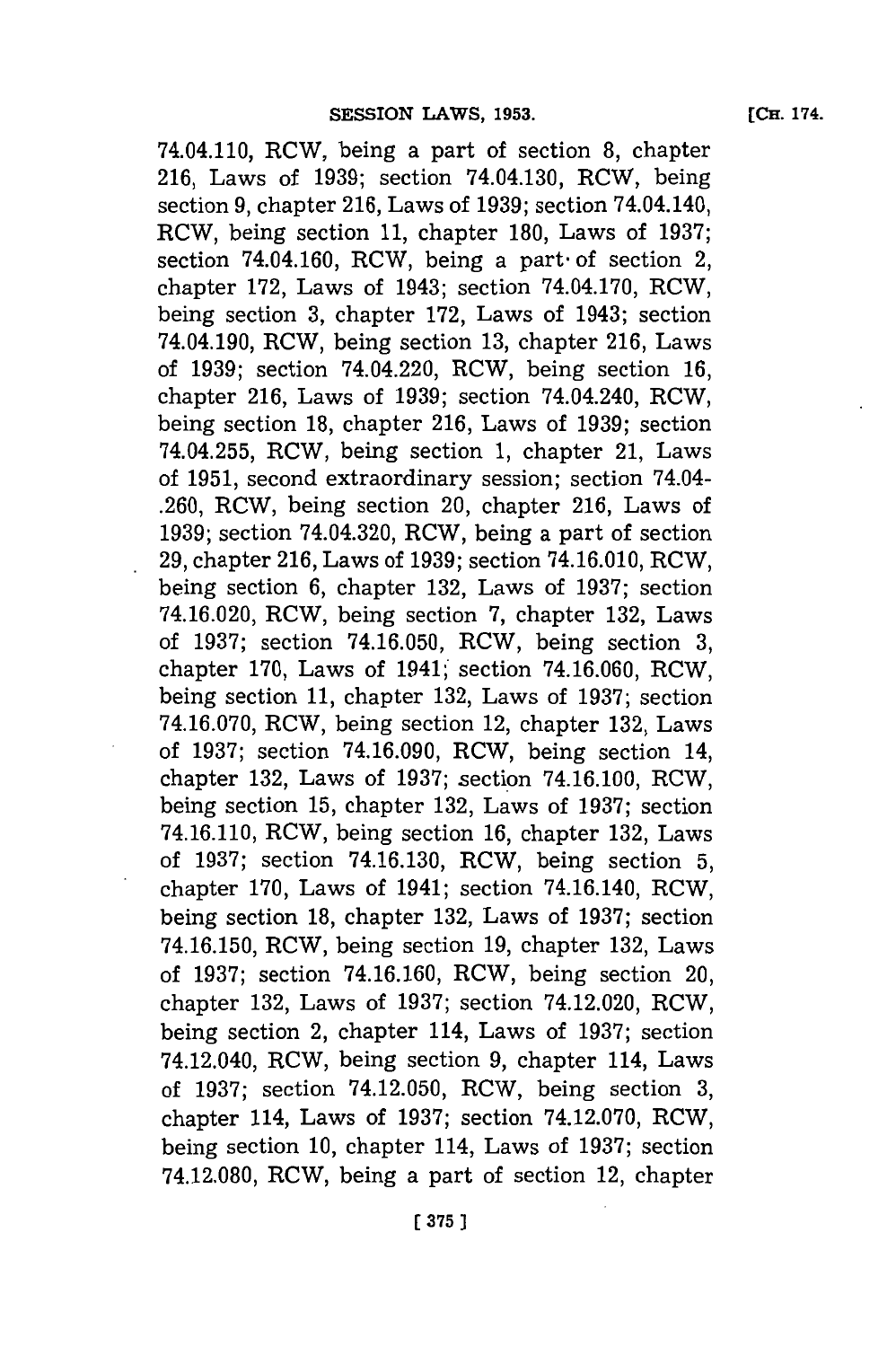114, Laws of **1937;** section 74.12.090, RCW, being section **11,** chapter 114, Laws of **1937;** section 74.12- **.100,** RCW, being a part of section 12, chapter 114, Laws of **1937;** section 74.12.110, RCW, being section **13,** chapter 114, Laws of **1937;** section 74.12.120, RCW, being section **15,** chapter 114, Laws of **1937;** section 74.10.040, RCW, being section 4, chapter **176,** Laws of **1951;** section 74.10.050, RCW, being section **5,** chapter **176,** Laws of **1951;** section 74.10.060, RCW, being section **6,** chapter **176,** Laws of **1951;** section **74.10.080,** RCW, being section **8,** chapter **176,** Laws of **1951;** section **74.08.110,** RCW, being section 12, chapter **6,** Laws of 1949; section **74.08.130,** RCW, being section 14, chapter **6,** Laws of 1949; section **74.08.020,** RCW, being section 4, chapter **1,** Laws of **1951;** section **74.08.220,** RCW, being section **17,** chapter **1,** Laws of 1941; section **74.08.230,** RCW, being section **19,** chapter **1,** Laws of 1941; section 74.08.240, RCW, being section 20, chapter **1,** Laws of 1941; section **74.08.250,** RCW, being section **8,** chapter **1,** Laws of **1951;** section **74.08.310,** RCW, being section 14, chapter **182,** Laws of **1935;** section **74.08.320,** RCW, being section **15,** chapter **182,** Laws of **1935;** section **74.08.350,** RCW, being section 22, chapter **182,** Laws of **1935;** section **74.08.360,** RCW, being section **11,** chapter **156,** Laws of **1937;** section 43.18.020, RCW, being section 2, chapter **111,** Laws of **1937;** section **43.18.030,** RCW, being section 4, chapter **111,** Laws of **1937;** section **43.18.050,** RCW, being section **6,** chapter **111,** Laws of **1937;** section **43.18.060,** RCW, being section **7,** chapter **111,** Laws of **1937;** section **43.18.070,** RCW, being section **10,** chapter **111,** Laws of **1937.**

**Emergency.**

**SEC. 53.** This act is necessary for the immediate preservation of the public peace, health and safety, the support of the state government and its existing